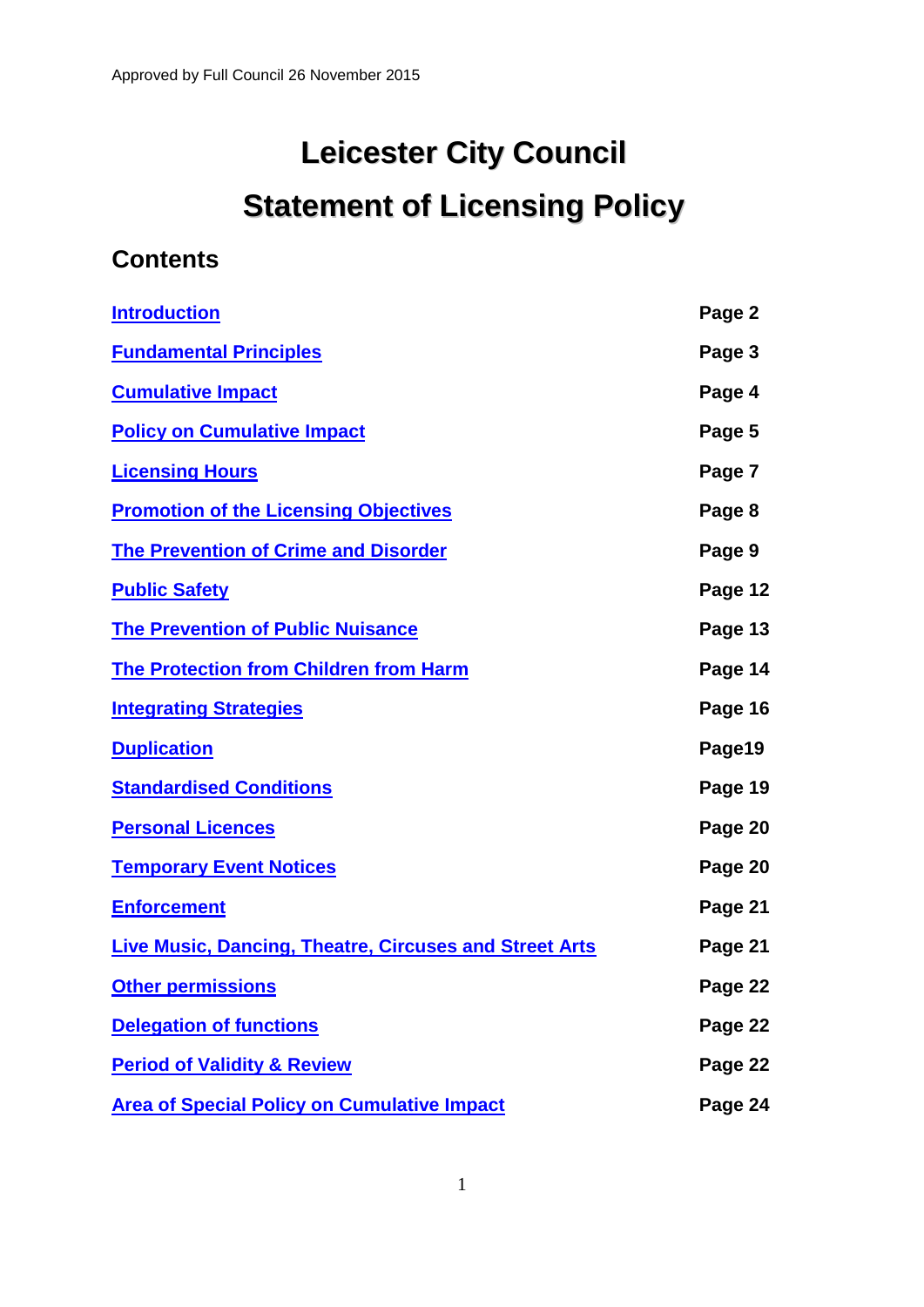# <span id="page-1-0"></span>**1 Introduction**

#### **Purpose**

- 1.1 This Statement of Licensing Policy explains how the licensing authority will carry out its role under the Licensing Act 2003, during the next five years. During this period the licensing authority will keep this policy under review and may make revisions to the document following consultation with the bodies outlined below. The policy will also:
	- be used as a guide by members of the Licensing Authority in their decision making ;
	- inform applicants about how applications will be viewed and how a licensed premises is likely to be able to operate within the area of the Licensing Authority, albeit that each application will be examined and considered on an individual basis;
	- inform residents and businesses about how applications will be viewed and how their needs will be addressed;
	- be used to support decisions made by the Licensing Authority when these decisions are challenged in a court of law.

#### **Consultation**

- 1.2 In developing this Statement the Licensing Authority has consulted with the groups set out below, and has taken account of their views:
	- the police
	- the fire authority
	- persons representing holders of existing premises licences and personal licence
	- persons representing holders of existing club premises certificates
	- bodies representing businesses and residents in the Leicester city area
	- other groups that the Licensing Authority considered appropriate

#### **Licensable Activities**

- 1.3 The licensable activities are:
	- the sale of alcohol by retail
	- the supply of alcohol by or on behalf of a club, or to the order of, a member of the club
	- the provision of late night refreshment
	- the provision of regulated entertainment,

Regulated entertainment requires a licence when it is performed in front of an audience and depending on the hours, size of audience and type of premises, includes the following:

a performance of a play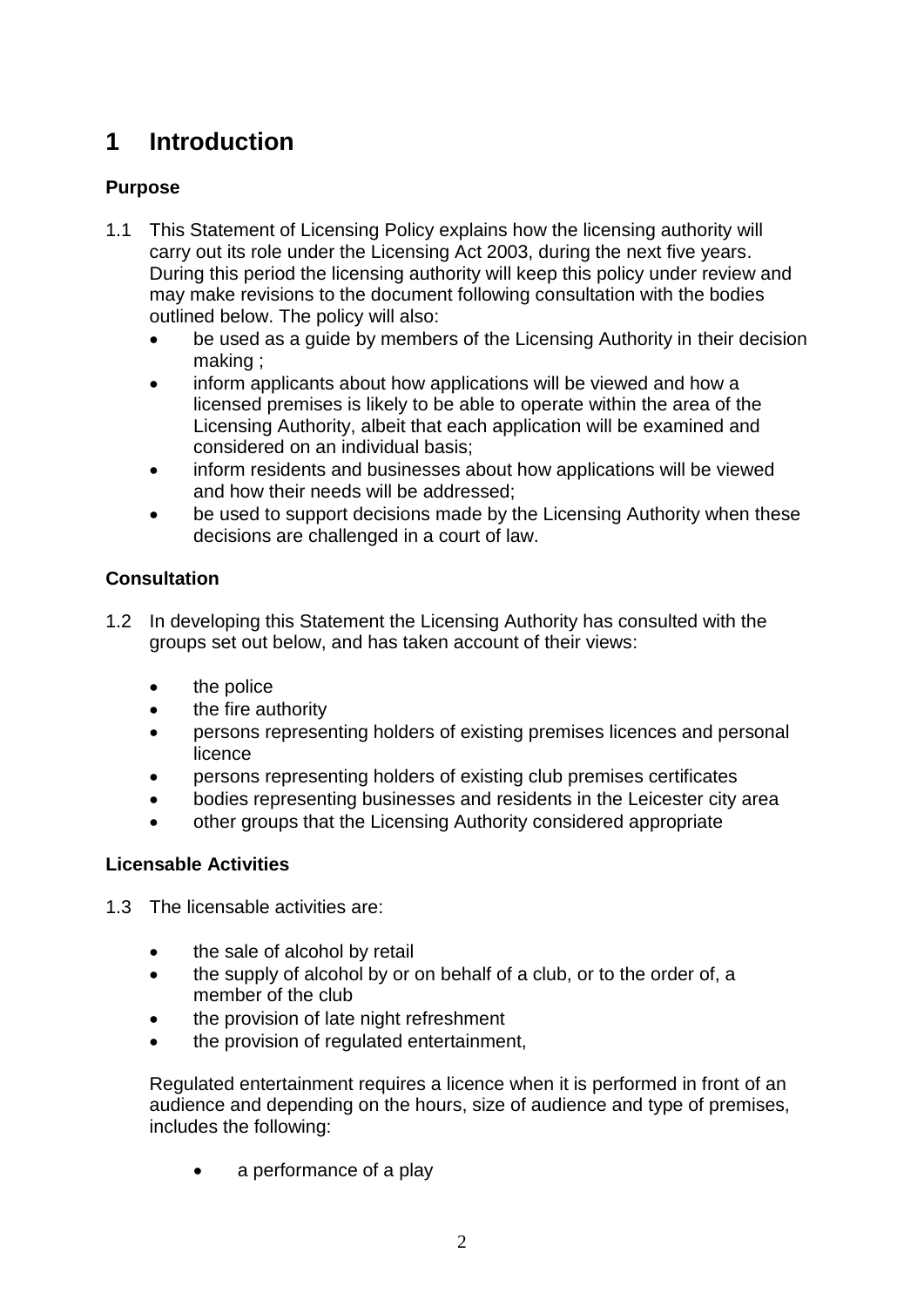- an exhibition of a film
- an indoor sporting event
- a boxing or wrestling entertainment (indoors and outdoors)
- a performance of live music (not incidental music, e.g. a piano in a restaurant)
- any playing of recorded music
- a performance of dance
- and similar types of musical or dance related entertainment.

### <span id="page-2-0"></span>**2 Fundamental Principles**

#### **Background**

2.1 This Statement of Licensing Policy sets out how the Licensing Authority will carry out its functions under the Licensing Act 2003. However, all decisions relating to licences will be made on the merits of the individual case, having regard to this policy as part of the decision making process.

#### **The Licensing Objectives**

- 2.2 The Licensing Authority will carry out its functions with a view to promoting the licensing objectives. The licensing objectives, which carry equal importance, are:
	- the prevention of crime and disorder;
	- public safety;
	- the prevention of public nuisance; and
	- the protection of children from harm.

#### **Balance**

- 2.3 The Licensing Authority will also seek to achieve a balance between leisure/entertainment and the needs of residents and other businesses for an acceptable environment and quality of life.
- 2.4 This Policy will not undermine the right of any individual to apply for a variety of permissions and to have any such application considered on its individual merits. Nor will it override the right of any person to make representations on an application or seek a review of a licence or where provision has been made for them to do so in the Licensing Act 2003.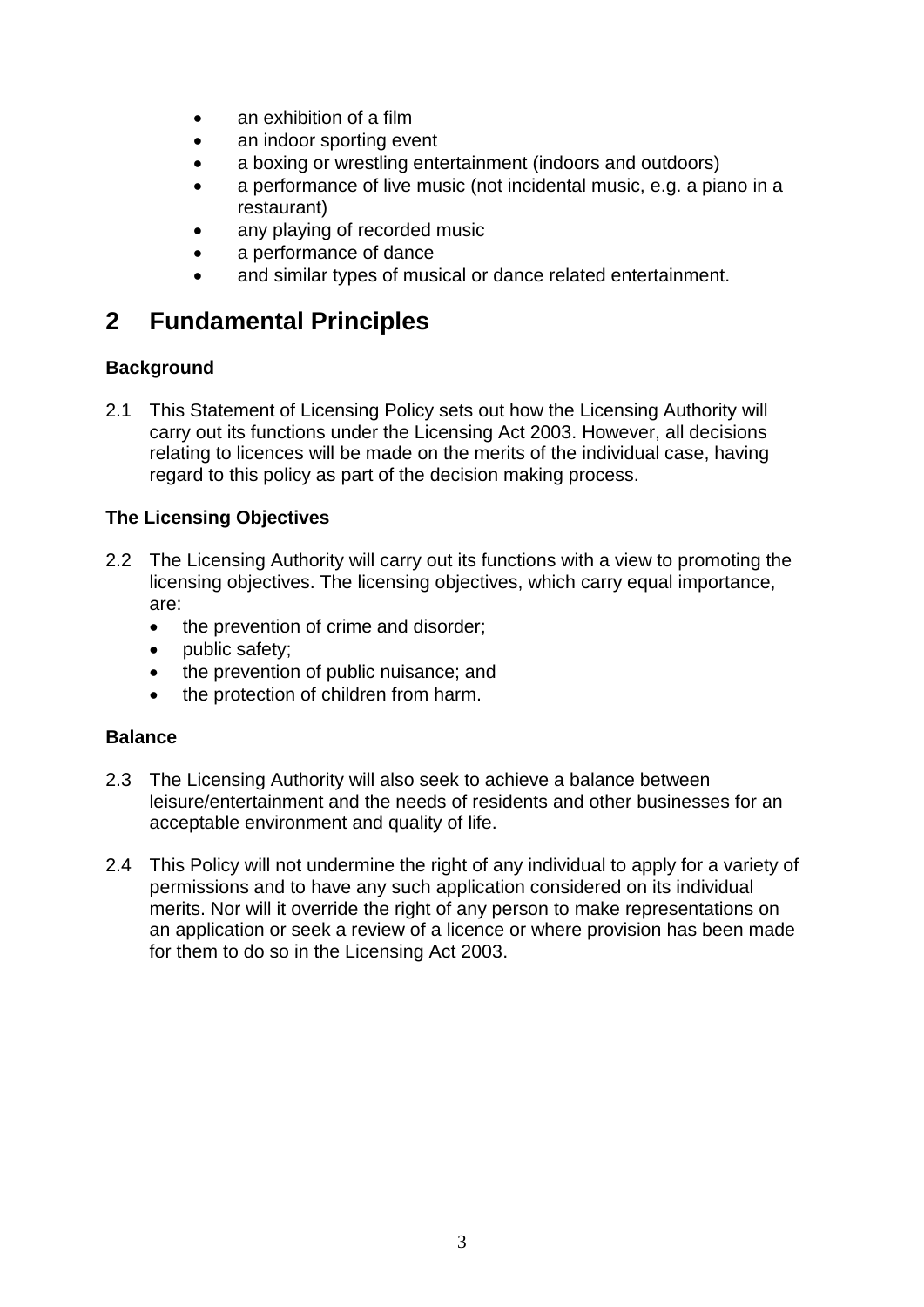#### **Relevancy**

- 2.5 Licensing is about the control of premises and places being used for licensable activities and the vicinity of those premises and places. The terms and conditions attached to various permissions are focused on relevant matters that are within the control of the holders of those permissions. This means those matters occurring at, and in the immediate vicinity of, premises, and the direct impact they have on nearby residents and businesses. The 'vicinity' will be a question of fact in each case, and the authority will primarily focus on the direct impact of the activities taking place on members of the public living, working or engaged in normal activity in the area concerned.
- 2.6 Licensing law is not the primary mechanism for the general control of nuisance and anti-social behaviour by individuals once they are beyond the direct control of the individual, club or business holding the licence, certificate or permission concerned.

## <span id="page-3-0"></span>**3 Cumulative Impact**

- 3.1 The Licensing Authority recognises that there can be confusion about the difference between "need" and "cumulative impact" of premises on the licensing objectives, for example, on crime and disorder or public nuisance. "Need" concerns the commercial demand for another pub, restaurant, etc. It is not a matter for a Licensing Authority in discharging the licensing functions or for this statement of licensing policy, but is a matter for planning committees and for the commercial market. On the other hand, the cumulative impact of licensed premises on the promotion of the licensing objectives is a proper matter for the Licensing Authority and its licensing committee to consider.
- 3.2 In certain situations the number, type and density of premises selling alcohol may be associated with serious problems of crime and disorder. Where the impact on surrounding areas of customers taken together may be greater than the usual impact of customers from individual premises, the licensing authority may consider that a special policy is needed to deal with this cumulative impact.
- 3.3 The Authority recognises that once away from licensed premises, there is always a risk that a minority of consumers will behave badly and unlawfully. Depending on the circumstances, there are other mechanisms available for addressing such issues for instance:
	- planning controls;
	- positive measures to create a safe and clean town centre environment in partnership with local businesses, transport operators and other departments of the local authority;
	- the provision of CCTV surveillance in town centres, ample taxi ranks, provision of public conveniences open late at night, street cleaning and litter patrols;
	- powers of local authorities to designate parts of the local authority area as places where alcohol may not consumed publicly;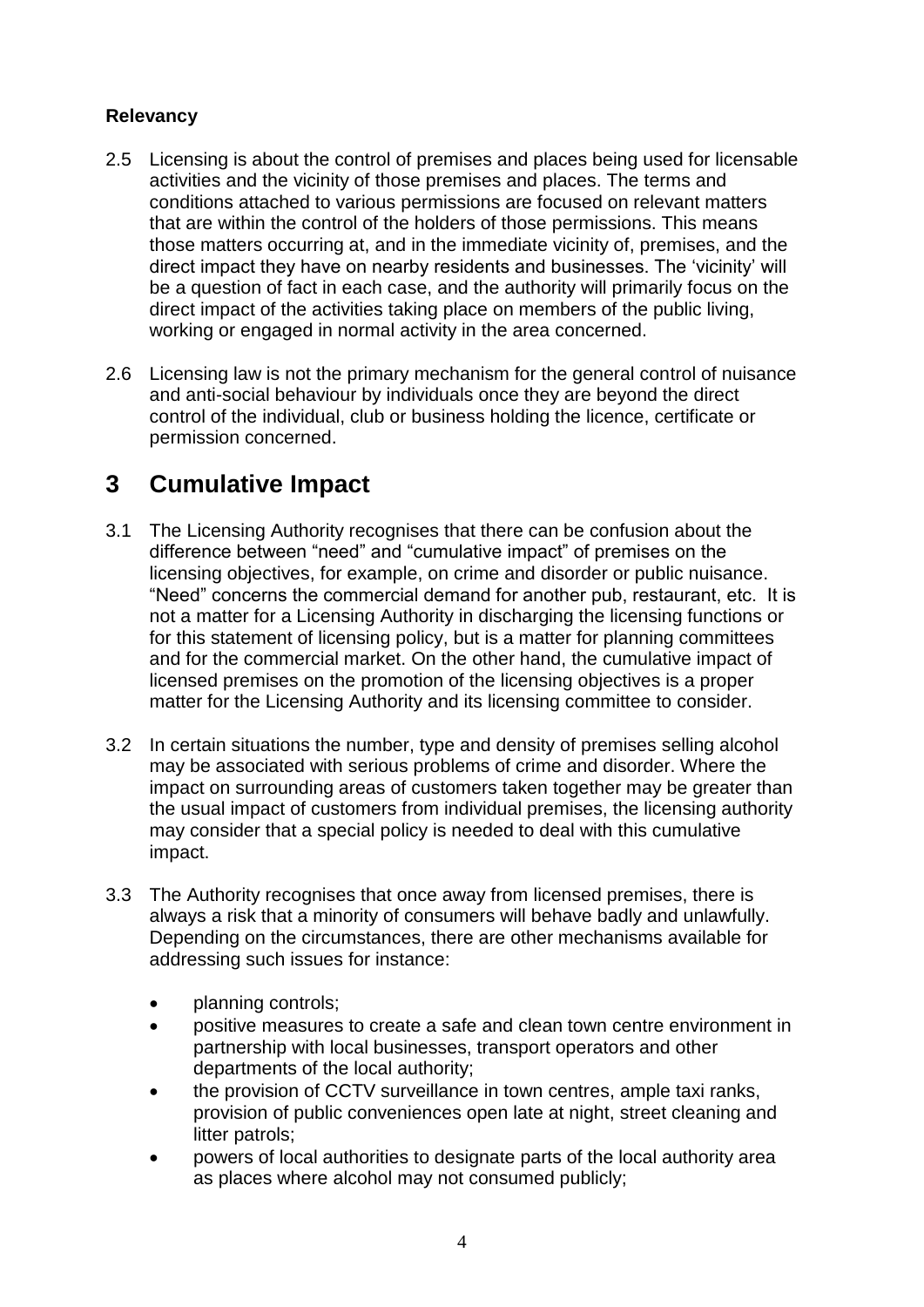- police enforcement of the general law concerning disorder and anti-social behaviour, including the issuing of fixed penalty notices;
- the prosecution of any personal licence holder or member of staff at such premises who is selling alcohol to people who are drunk;
- the confiscation of alcohol from adults and children in designated areas;
- police powers to close down instantly for up to 24 hours any licensed premises or temporary event on grounds of disorder, the likelihood of disorder or noise emanating from the premises causing a nuisance; and
- the power of the police, other responsible authorities or any other person to seek a review of the licence or certificate in question;

# <span id="page-4-0"></span>**4 Policy on Cumulative Impact**

- 4.1 The Licensing Authority has received a representation from Leicestershire Police that the circumstances described above exist in relation to parts of Leicester's City Centre, and that the grant or variation of further premises licences or club premises certificates would undermine the crime prevention objective.
- 4.2 In response to this representation the Licensing Authority has:
	- Considered evidence about the extent of the problem of crime and disorder;
	- Considered evidence about the likely association of the problem with the number and density of licensed premises in the city centre;
	- Consulted on the proposal for a special policy in relation to new licences and variations to existing ones within the City Centre;
	- Considered the outcome of that consultation; and
	- Resolved to declare the continuation of the special policies described below.

#### Churchgate Area Cumulative Impact Zone

- 4.3 The area of this policy is marked on the map at Appendix 1.
- 4.4 The Licensing Authority will continue to adopt a special policy on cumulative impact in relation to the Churchgate area of the City Centre:
	- bounded by Churchgate, Haymarket, Belgrave Gate (from Haymarket to Abbey Street), Abbey Street and Burleys Way (from Abbey Street to Church Gate);
	- including both sides of the streets bounding the area;
	- including Gravel Street, Mansfield Street, New Road, Sandacre Street and Short Street within the area.

#### Belvoir Street Area Cumulative Impact Zone

4.5 The area of this policy is marked on the map at Appendix 1.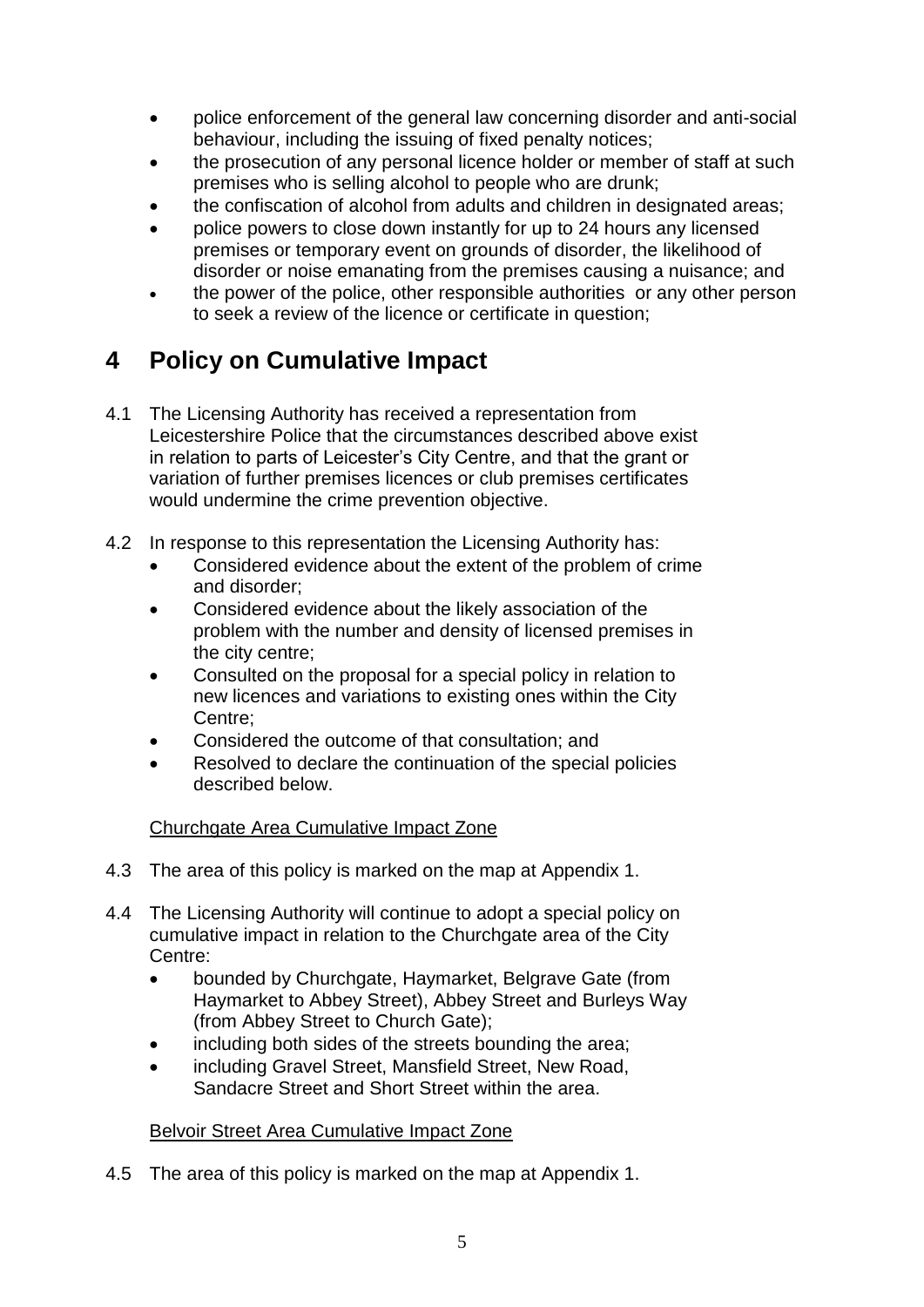- 4.6 The Licensing Authority will continue to adopt a special policy on cumulative impact in relation to the Belvoir Street area of the City:
	- bounded by Belvoir Street, Granby Street (from Belvoir Street to Chatham Street), Chatham Street, Wellington Street (from Belvoir Street to Park Street), Park Street, New Walk (from Park Street to King Street) and King Street (from New Walk to Belvoir Street);
	- including both sides of the street bounding the area;
	- including Stamford Street and part of Albion Street (from Belvoir Street to Chatham Street) within the area.

#### Braunstone Gate Area Cumulative Impact Zone

- 4.7 The area of this policy is marked on the map at Appendix 2.
- 4.8 The Licensing Authority will continue to adopt a special policy on cumulative impact in relation to the Braunstone Gate area of the City:
	- bounded by Braunstone Gate, New Park Street, Narborough Road from New Park Street to Upperton Road, and Hinckley Road (from Narborough Road to Fosse Road Central/Fosse Road South);
	- including both sides of the streets bounding the area;
	- including Thorpe Street, Foxon Street and Earl Howe Terrace within the area.

#### London Road/Granby Street Cumulative Impact Zone

- 4.9 The area of this policy is marked on the map at Appendix 1.
- 4.10 The Licensing Authority will continue to adopt a special policy on cumulative impact for off-licences in relation to the London Road/Granby Street area of the City:
	- bounded by Conduit Street, Sparkenhoe Street (from Conduit Street to Highfield Street), Highfield Street, London Road (from Granby Street to Granville Road) and Granby Street (from London Road to Chatham Street);
	- including Glebe Street, Andover Street, Lincoln Street, Prebend Street, College Street, Hobart Street, Seymour Street, Saxby Street, Gotham Street, Tichbourne Street (from Saxby Street to Highfield Street), and Severn Street (from Saxby Street to Highfield Street).
	- including both sides of the street bounding the area;

#### Effect of Cumulative Impact Policy

4.11 The cumulative impact policies will only come into effect where relevant representations are received in relation to a specific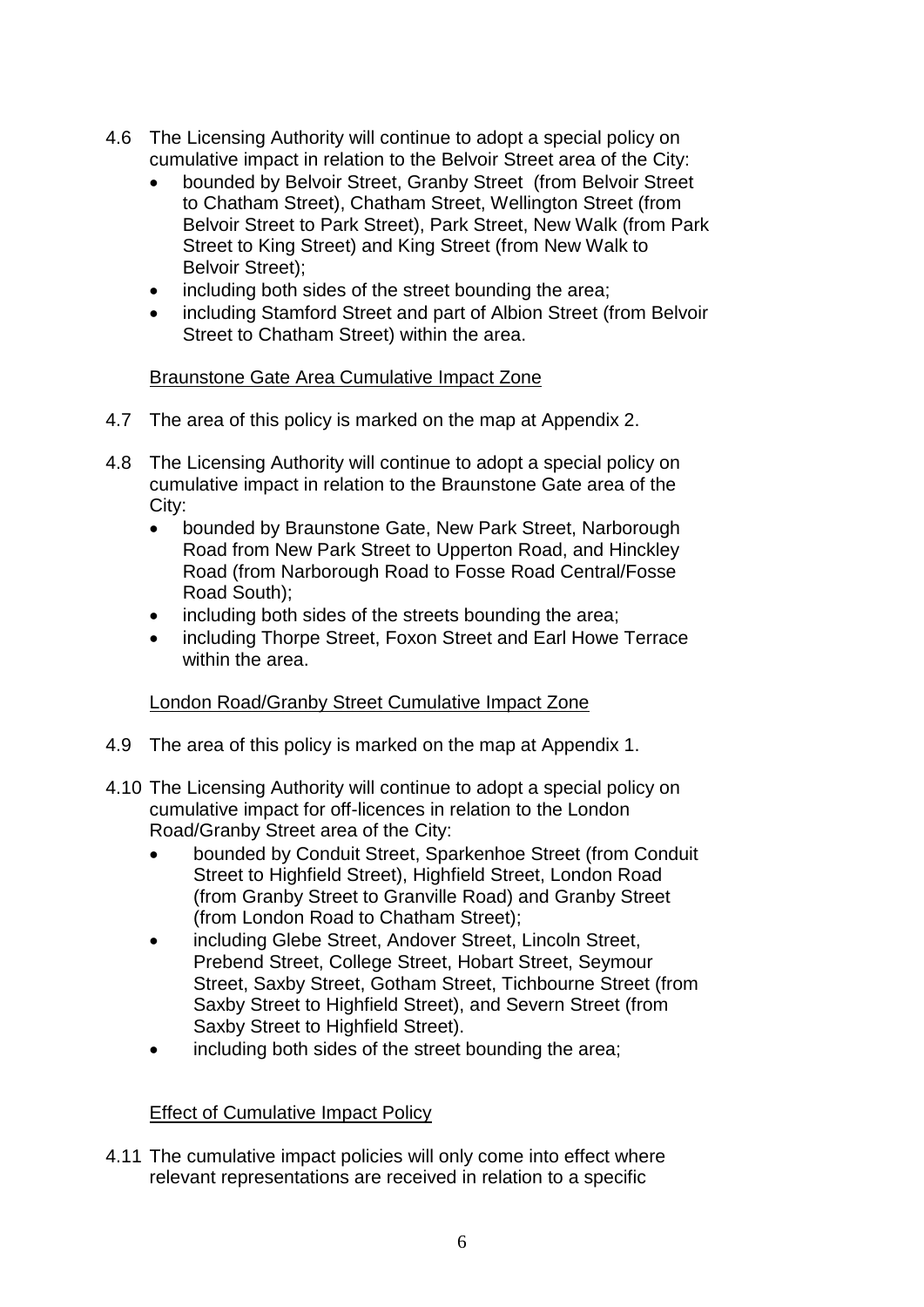application. If there are no representations the licensing authority must grant a premises licence/club premises certificate in accordance with the application.

- 4.12 The Licensing Authority recognises, however, that these policies cannot be absolute and it will continue to consider each application on its merits. Licences that are unlikely to add to the problems of cumulative impact would be approved.
- 4.13 There will be a presumption that applications for new premises licences or extension to the hours of licensing of existing premises in a cumulative impact zone will be refused. If the applicant can demonstrate that the premises will not add to the existing problems in the cumulative impact zone, the application could be approved. Applicants will need to address this issue in their operating schedules.
- 4.14 The authority acknowledges that the impact will be different for premises with different styles and characteristics.
- 4.15 The authority will review these policies at appropriate times and if it considers that they need to be amended will undertake appropriate consultation before any amendment is made.
- 4.16 The policies will not be used to:
	- remove a licence when representations are received about problems with an existing licensed premises; or to
	- justify the rejection of modifications to a licence except where those modifications are directly relevant to the special policy; or to
	- adopt quotas or set terminal hours in a particular area that predetermine the individual merits of any application.

# 5 **Licensing Hours**

- 5.1 In making decisions that relate to the hours for which a premises is licensed, particular consideration will be given to the licensing objectives of the prevention of crime and disorder and the prevention of public nuisance. Each case will be decided on its individual merits.
- 5.2 It is recognised that longer licensing hours are important to help to ensure that concentrations of customers leaving licensed premises simultaneously are avoided. In turn this will reduce the potential for disorder at fast food outlets, taxi ranks and other sources of transport. This will be balanced, however, against the duty to promote the licensing objectives and the rights of local residents to peace and quiet.
- 5.3 In relation to shops and other retail outlets supplying alcohol for consumption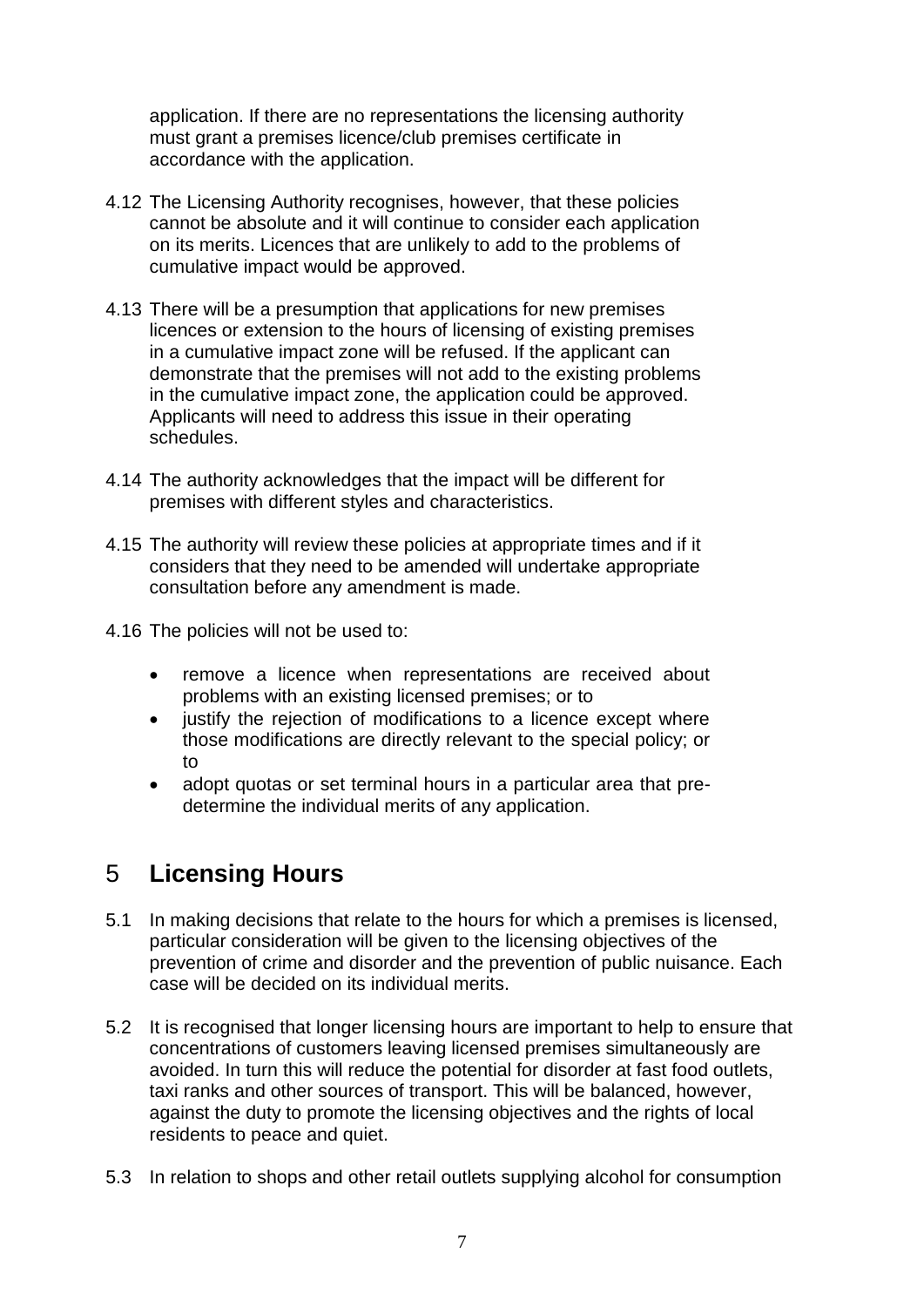off the premises, the general policy will be to allow sales of alcohol at all times that the premises is open for business. However, there may be circumstances in which restricting the hours of opening of a particular premises is in the interests of promoting the licensing objectives.

- 5.4 In making decisions in respect of licensing hours, consideration will be given to representations made by residents and businesses in the vicinity of the premises, their representatives, and the police as well as the applicant. This may lead to the imposition of stricter conditions on noise controls in areas of denser residential accommodation
- 5.5 Fixed trading hours will not be set for particular geographical areas. Each case will be decided on its own merits based on whether the licensing objectives can be met.

## <span id="page-7-0"></span>6 **Promotion of the Licensing Objectives**

- 6.1 The Licensing Authority is required to carry out its functions so as to promote the licensing objectives. This includes its role in:
	- Granting or refusing applications for licences;
	- Reviewing licences:
	- Imposing conditions;
	- Deciding how to integrate with other strategies of the council.
- 6.2 Licence applications should be accompanied by an operating schedule that includes the steps that the applicant proposes to take to promote the licensing objectives. The Licensing Authority strongly recommends that the process of developing the operating schedule includes a thorough risk assessment with regard to the licensing objectives, which will assist in identifying those steps.
- 6.3 Applicants for licences are urged to discuss their proposals with the responsible authorities prior to submitting an application. This will enable them to seek advice on the production of their operating schedule and may avoid the need for a hearing in response to representations made by the authorities. In particular the following authorities should be contacted: The relevant authorities are:
	- Prevention of Crime and Disorder Leicestershire Police, Public Safety Leicestershire Police, Leicestershire Fire and Rescue, the City Council's Environmental Health Officers with responsibility for Health & Safety
	- Public Nuisance the City Council's Environmental Health Officers and Pollution Control Officers with responsibility for Pollution Control
	- Protection of Children from Harm Local Safeguarding Children Board, Leicestershire Police.
	- A guide on how to write an operating schedule to meet the requirements of the responsible authorities is available from the Licensing Authority or can be downloaded from the Licensing Authority's web-site at: <http://www.leicester.gov.uk/licensing/>
- 6.4 The following sections set out those steps that the licensing authority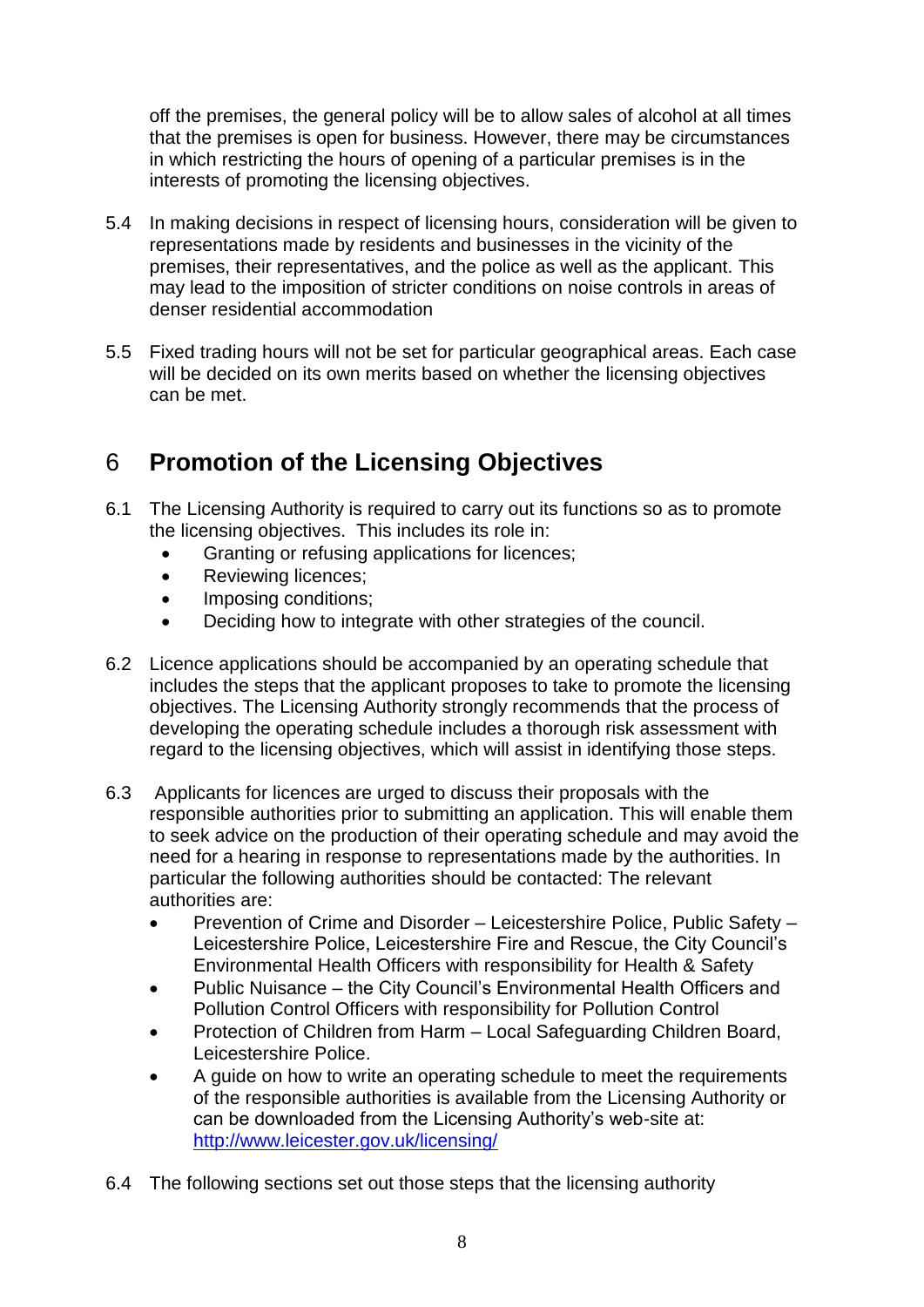considers would ordinarily be appropriate for particular types or premises. The licensing authority would strongly encourage applicants and licence holders to consider adopting these requirements. However the Licensing Authority will not impose them indiscriminately. Applicants and licence holders may decide that it is not necessary to include these steps in the operating schedule for the premises, based on the particular circumstances involved. Equally it may be necessary to take steps to promote the licensing objectives in their premises, because of particular circumstances, even though they would not ordinarily be necessary.

# <span id="page-8-0"></span>7 **The Prevention of Crime and Disorder**

### **CCTV**

- 7.1 The presence of CCTV cameras can be an important means of deterring and detecting crime at, and immediately outside, licensed premises. The Licensing Authority will therefore support the provision of CCTV in city centre pubs and clubs and city centre late night refreshment premises. The CCTV should be installed and maintained on the advice of Leicestershire Police.
- 7.2 The licensing authority recommends that CCTV is installed in the following types of premises:

#### Premises in the City Centre and

Braunstone Gate Saturation Area (Paragraph 4.7)

- Premises open after midnight;
- Premises with facilities for dancing;
- Cinemas and theatres;
- Members' Clubs;
- Pubs and bars;
- Off-licences;
- Late night takeaways.

Premises Outside the City Centre

- Pubs and bars;
- Off-licences;

#### **Door Supervision**

- 7.3 Door supervisors can be used to ensure that persons waiting to enter licensed premises behave in orderly manner. They can also ensure that only appropriate persons are admitted to the premises, and assist with the operation of proof of age schemes. The number of door supervisors necessary and the times at which they are employed should be based on a risk assessment. Any staff employed as door supervisors must be registered with the Security Industry Authority.
- 7.4 The licensing authority recommends that door supervisors are employed at appropriate times in the following types of premises: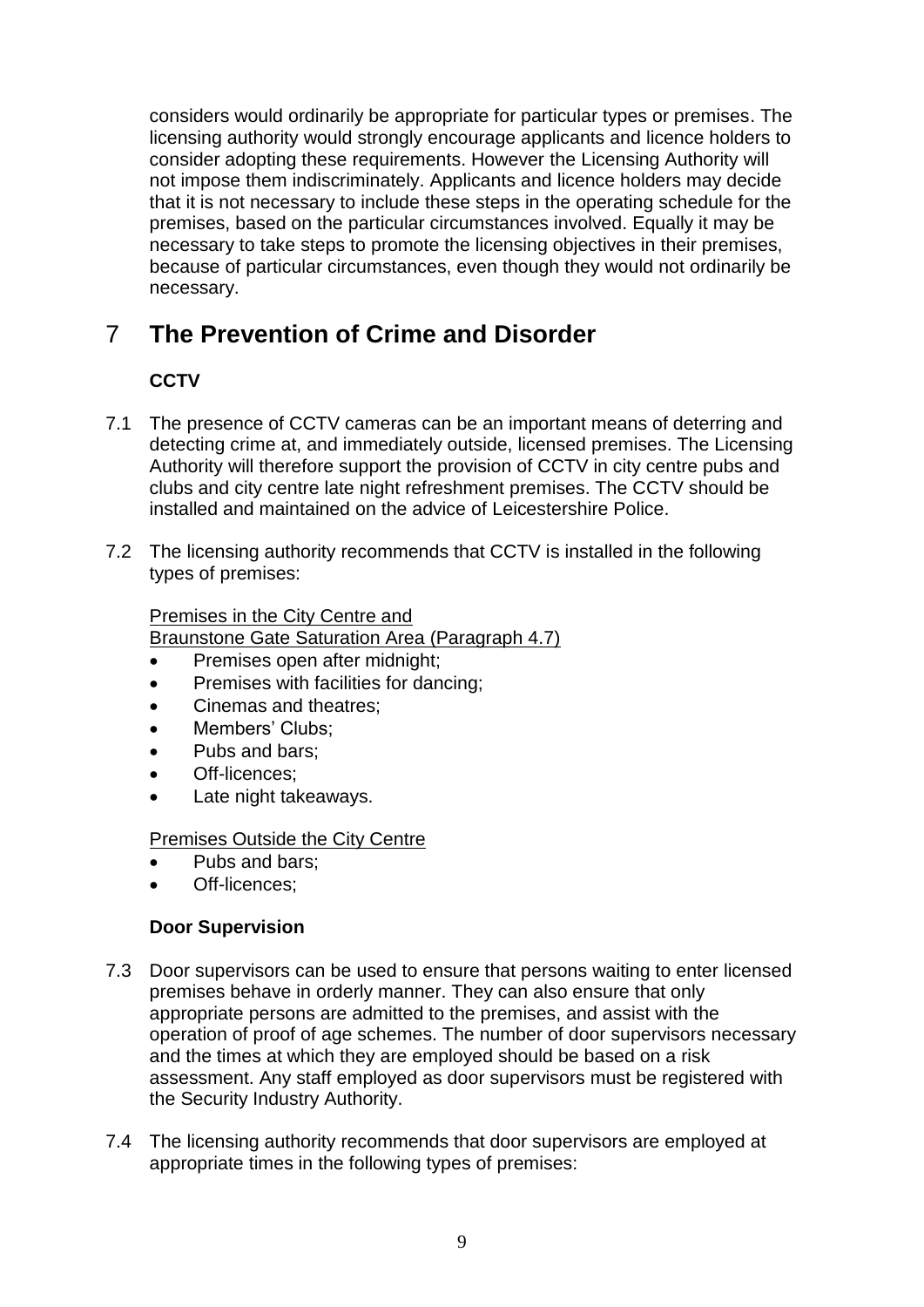#### Premises in the City Centre and

Braunstone Gate Saturation Area (Paragraph 4.7)

- Premises open after midnight;
- Premises with facilities for dancing;
- Cinemas and theatres;
- Members' Clubs;
- Pubs and bars;
- Off-licences;

#### Premises Outside the City Centre Pubs and bars;

#### **Staff Training**

- 7.5 Adequate and appropriate staff training forms a vital part of ensuring licensed premises are properly run so as to promote the licensing objectives. The Level1 Award in Responsible Alcohol Retailing from the BIIAB ensures successful participants are able to act within the law and to support the designated premises supervisor to retail alcohol responsibly on their licensed premises.
- 7.6 The licensing authority supports staff training in general and in particular recommends that appropriate staff training is provided in the following types of premises:

#### Premises in the City Centre and

Braunstone Gate Saturation Area (Paragraph 4.7)

- Premises open after midnight;
- Premises with facilities for dancing;
- Cinemas and theatres;
- Members' Clubs;
- Pubs and bars;
- Restaurants and cafes
- Off-licences;

#### Premises Outside the City Centre

- Pubs and bars;
- Members' clubs
- Premises run by local community organisations
- Restaurants and cafes
- Off-licences

#### **Open Containers of Alcohol**

7.7 Leicester is subject to a citywide street drinking order. To support this, the Licensing Authority considers it appropriate for city centre premises to adopt a policy of prohibiting open containers of alcohol being taken from the premises. This approach will also prevent the use of these containers as offensive weapons.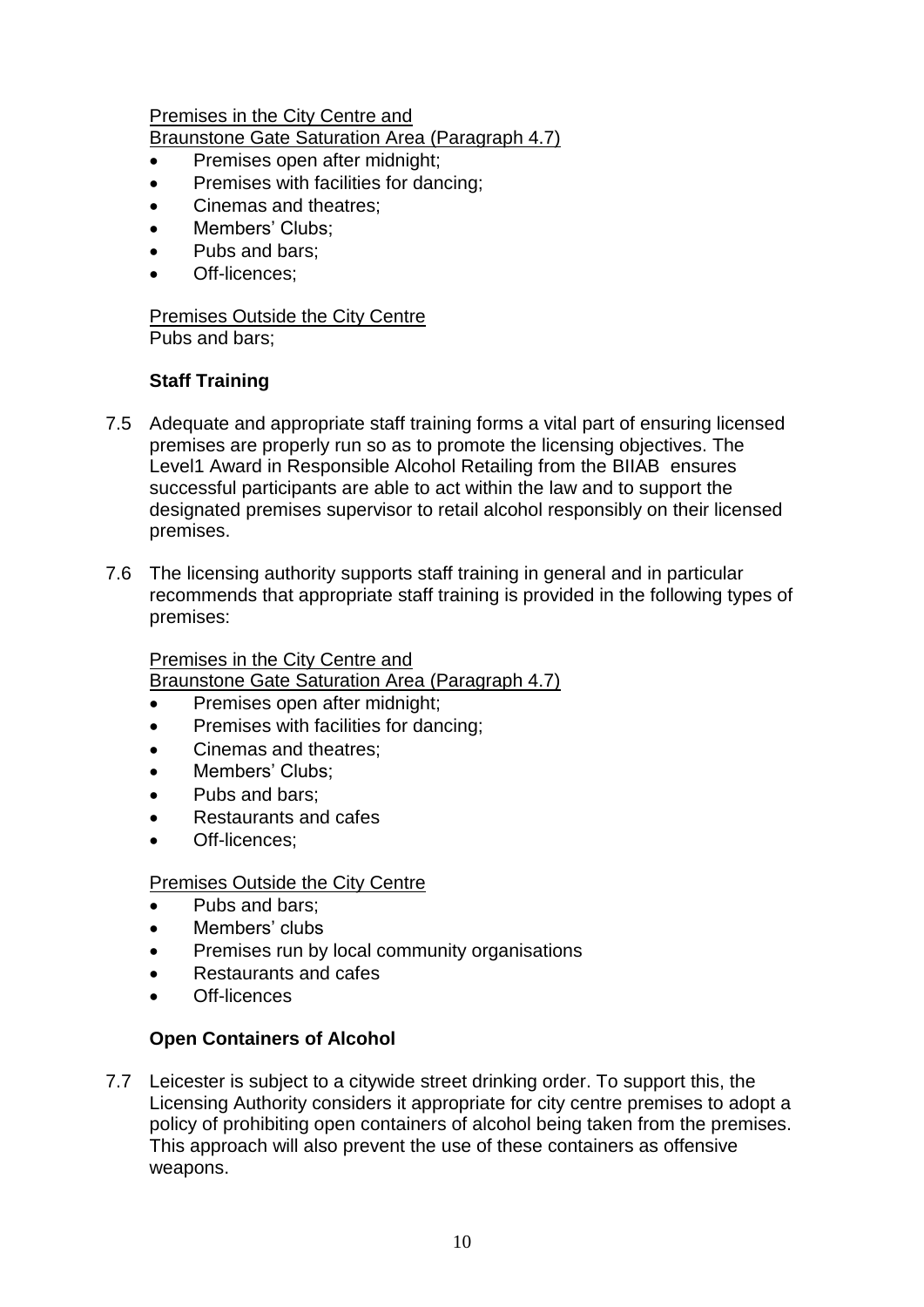#### **Record Keeping and Reporting**

7.8 The Licensing Authority considers it appropriate for city centre premises to keep proper records of all instances of refusal to sell alcohol and incidents of crime and disorder. The records must be immediately available to Police and Licensing Officers on request. All instances of crime and disorder should be reported to the Police.

#### **Irresponsible Drinks Promotions**

- 7.9 The Licensing Authority will support an approach to the marketing of alcohol and the management of licensed premises that promotes responsibility in the consumption of alcohol.
- 7.10 All premises that sell alcohol are subject to a mandatory condition which makes irresponsible drinks promotions illegal. Determining whether a drinks promotion is irresponsible or not will require a subjective judgement. The sale of alcohol to persons who are already drunk is an offence under the Act. The incidence of drunken people present at a premises may provide an indication that the marketing and sale of alcohol at the premises is not being approached in a responsible way.

#### **Dance Venues**

- 7.11 The culture of dance venues requires that special consideration be given to the steps required to prevent crime and disorder and promote public safety. It is recommended that operators of night clubs providing facilities for dancing are aware of the detailed guidance provided in the "*Safer Clubbing Guide"*  published by the Government and available for download from the Licensing Authority's web-site.<http://www.leicester.gov.uk/licensing/>
- 7.12 The licensing authority would support the following steps to promote the licensing objectives in pubs and clubs opening beyond midnight that provide dance facilities. Other pubs and clubs, depending on circumstances, may also benefit from these steps:
	- Adoption of the City Council's policy on preventing drugs misuse
	- Searching of customers before entry in accordance with the Leicestershire Police Code of Practice on *Searching and Licensed Premises*. This will be aimed at preventing drugs and offensive weapons being brought into premises.

#### **Other Steps to Promote the Prevention of Crime and Disorder**

- 7.13 There is a wide range of other steps which may be appropriate in particular circumstances including:
	- Prohibiting the sale of alcohol in bottles for consumption on the premises, to prevent their use as weapons
	- Requiring drinking vessels to be plastic or toughened glass.
	- Requiring the provision of radios to connect premises supervisors in town and city centres to the police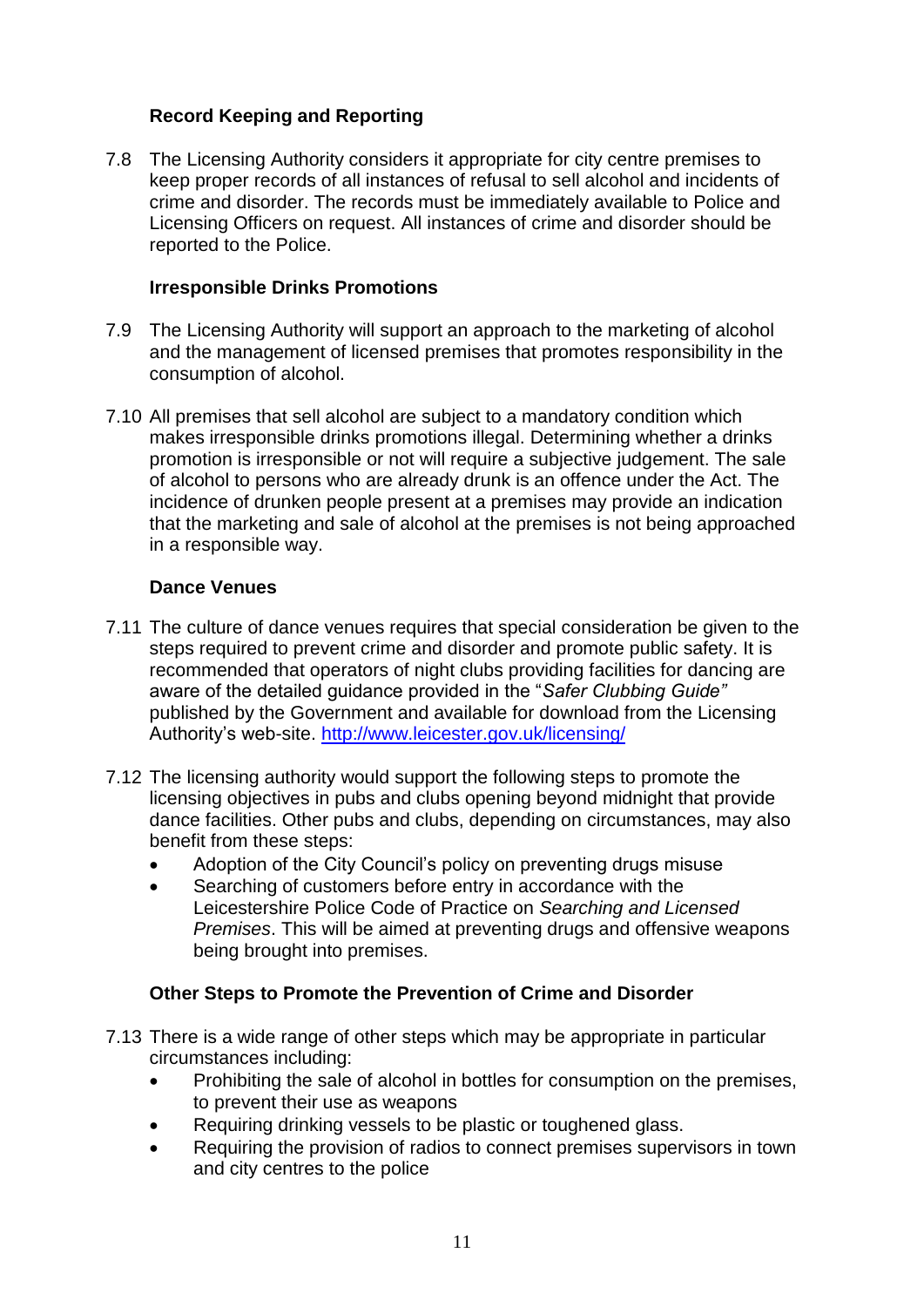- Appropriate measures to prevent overcrowding in parts of the premises
- Carrying out a risk assessment where events promoted by a third party, or where the event is not part of the premises usual business.
- Effectively managing incidents involving crime and disorder, a guide to this produced by Leicestershire Police is available on the Council's website:<http://www.leicester.gov.uk/licensing>
- Ensuring drunkeness is not tolerated on licensed premises. Advice on this issue produced by the Leicestershire Police is available on the Council's website:<http://www.leicester.gov.uk/licensing>

#### **Boxing and Wrestling**

- 7.14 Boxing and wrestling events performed before an audience will require an authorisation under the Licensing Act. Before granting an authorisation, the licensing authority will want to be satisfied that adequate measures have been taken to ensure that crowd disorder does not occur. The licensing authority recommends that a risk assessment should be undertaken to determine what steps are necessary to promote the licensing objectives and this could include:
	- Adequate door supervision;
	- Not holding bouts between contestants which have resulted in disorder in the past;
	- Police supervision on site during the event.
	- Bare knuckle and some other forms of boxing may be illegal. Leicestershire police should be contacted for advice on this.

### <span id="page-11-0"></span>8 **Public Safety**

#### **Premises Licensed for Regulated Entertainment**

- 8.1 Premises licensed for regulated entertainment, including cinemas and theatres, are subject to a range of legislative requirements and regulatory regimes such as the Health and Safety at Work Act and the Regulatory Reform (Fire Safety) Order 2005, aimed at protecting public safety. The Licensing Authority does not intend to duplicate requirements of existing statutory provisions. However, premises will be expected to ensure a level of compliance that promotes public safety.
- <span id="page-11-1"></span>8.2 Premises providing regulated entertainment have particular safety issues associated with their ability to attract significant numbers of people to a venue. The Licensing Authority will support measures designed to promote public safety in this context. This may include:
	- Setting a capacity limit for all, or separate parts, of the premises.
	- The provision of staff to control admission and to control customers inside premises and at outdoor events.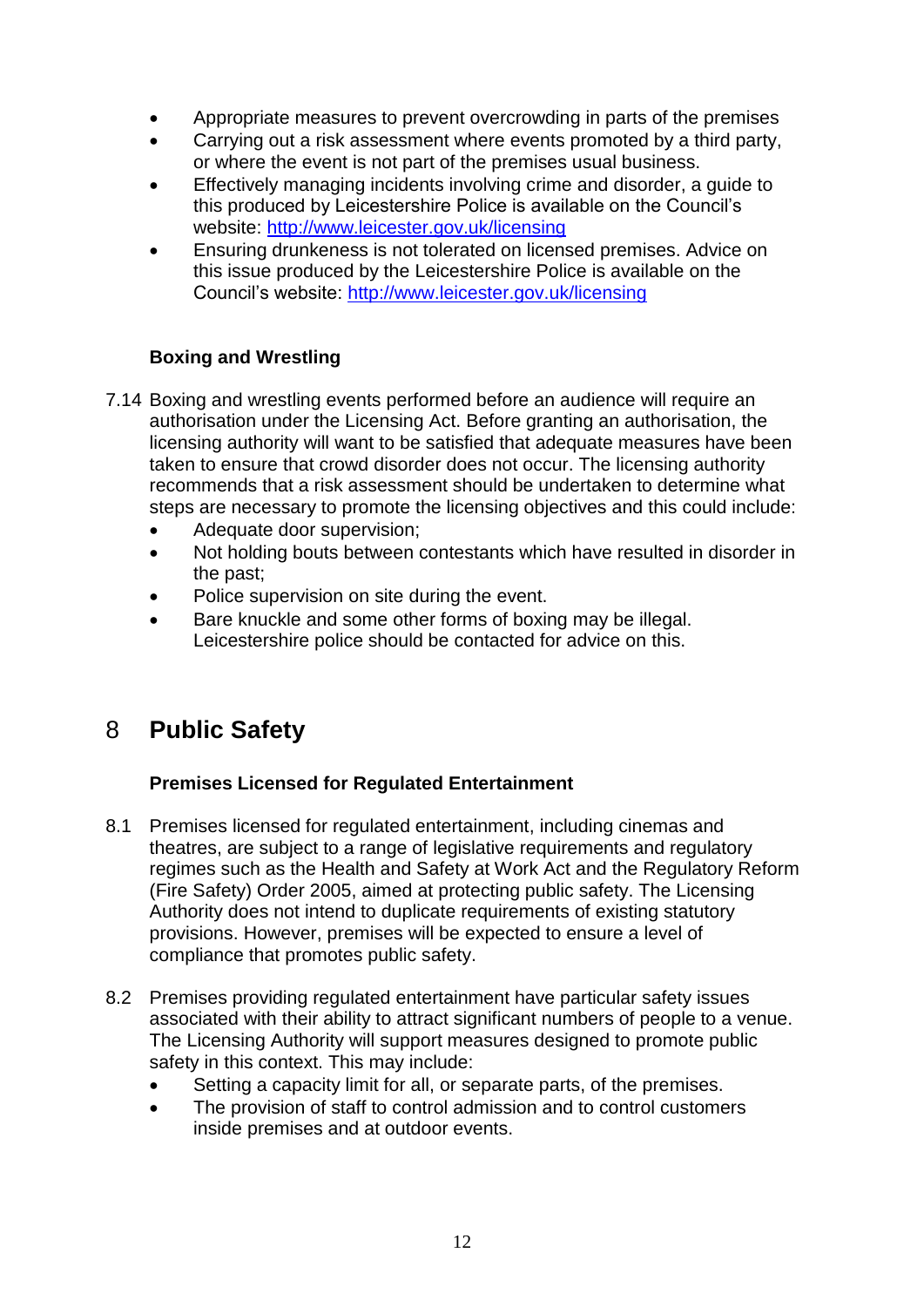# **9 The Prevention of Public Nuisance**

- 9.1 The licensing authority recommends that off-licences in areas associated with problem street drinking introduce reducing the strength schemes. The measures associated with such schemes aim to reduce the availability of the types of alcohol favoured by street drinkers. These should include:
	- Not selling beers, lagers, ciders or perries with ABV above 5.5%;
	- Not selling single cans of beer, lager, cider or perry and no single bottles of beer, lager, cider or perry of less than 500ml.
- 9.2 The Licensing Authority recommends that a risk assessment should be carried out by applicants for premises licences and club premises certificates to determine the potential effect on neighbouring premises. Advice and assistance in undertaking this task should be sought from City Council Environmental Health Officers. Steps which should be considered include the installation of a noise limiting device to control the level of amplified music and improved sound insulation particularly to doors and windows.
- 9.3 The licensing authority recommends that where appropriate, noise limiting devices and improved sound insulation are provided in the following types of premises:

#### Premises in the City Centre and

Braunstone Gate Saturation Area (Paragraph 4.7)

- Premises open after midnight;
- Premises with facilities for dancing;
- Cinemas and theatres;
- Members' Clubs;
- Pubs and bars;
- Restaurants and cafes

#### Premises Outside the City Centre

- Pubs and bars;
- Members' clubs
- Premises run by local community organisations
- Restaurants and cafes

#### **Other steps to promote the prevention of public nuisance**

- <span id="page-12-0"></span>9.4 Other steps which may be appropriate to prevent public nuisance include :
	- Limitation on hours of operation where necessary to prevent nuisance and disturbance
	- Steps to prevent noise, disturbance and anti-social behaviour from people arriving at and leaving the premises
	- Stricter controls will be supported in areas in closer proximity to residential accommodation. (This could include off-licences and other retail sellers of alcohol).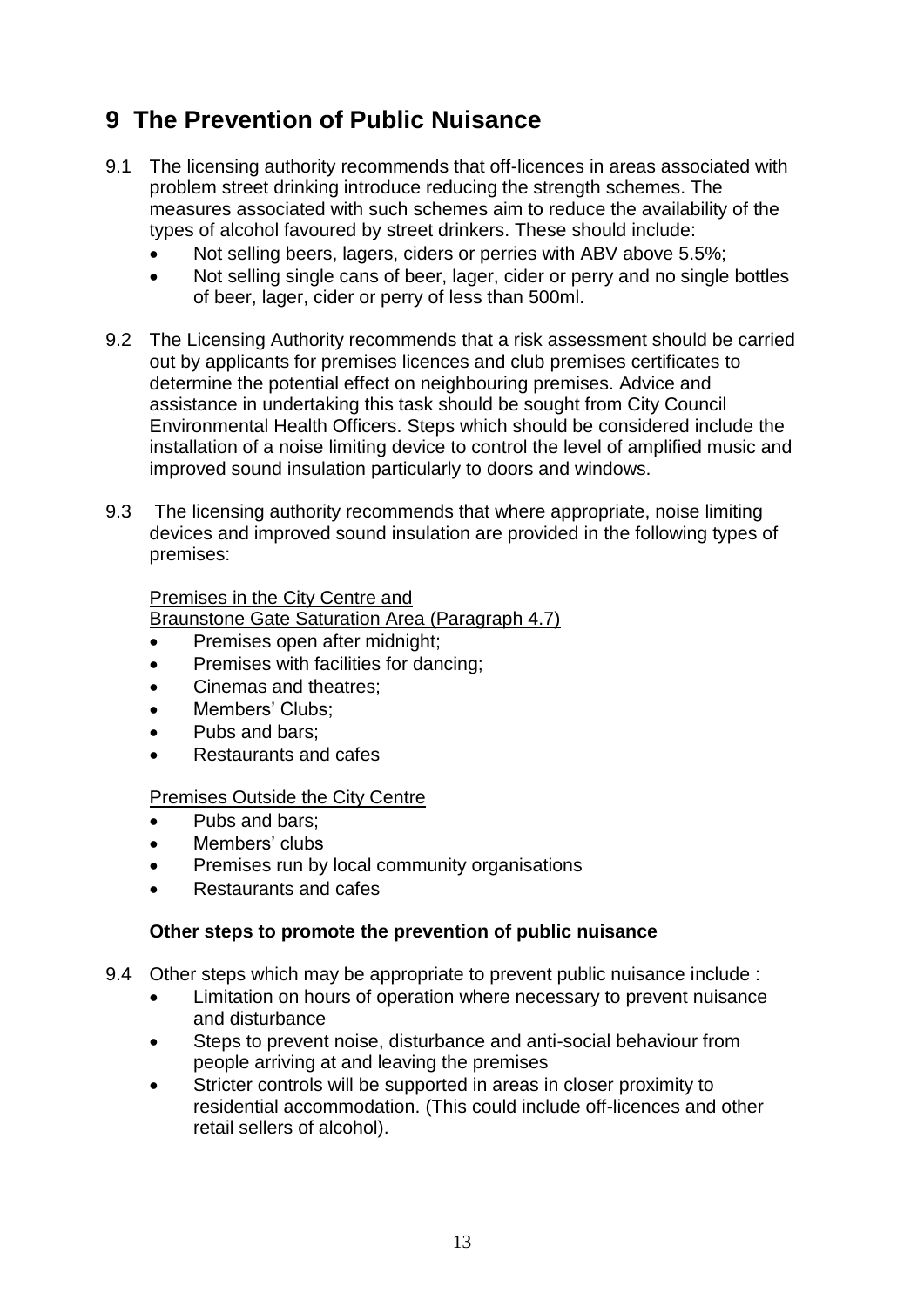### **10 The Protection of Children from Harm**

#### **General**

10.1 The Licensing Authority will carry out its responsibilities so as to promote the licensing objective of protection of children from harm. In doing so it will take into account representations made by the Local Safeguarding Children Board on each application.

#### **Access by children to licensed premises**

- 10.2 The Licensing Authority will not seek to limit the access of children to licensed premises unless it is necessary to protect children from harm. The following areas would give rise to particular concern in respect of children:
	- Where entertainment or services of an adult or sexual nature are commonly provided;
	- Where there have been convictions of members of the current staff at the premises for serving alcohol to minors or with a reputation for underage drinking.
	- Where there has been an association at the premises with drug taking or dealing.
	- Where there is a strong element of gambling on the premises (but not, for example, the simple presence of a small number of cash prize gaming machines or of bingo)
	- Where the supply of alcohol for consumption on the premises is the exclusive or primary purpose of the services provided at the premises.
- 10.3 Conditions will not be imposed that require the admission of children. This will remain a matter for the discretion of the licence holder.
- 10.4 The range of options available to limit the access of children to licensed premises that may be imposed by the Licensing Authority include:
	- Limitations on the hours where children may be present;
	- Age limitations (below 18);
	- Limitations or exclusions when certain activities are taking place;
	- Limitations on the parts of premises to which children might be given access;
	- Requirements for an accompanying adult;
	- In exceptional cases, exclusion of people under the age of 18 from the premises when any licensable activities are taking place.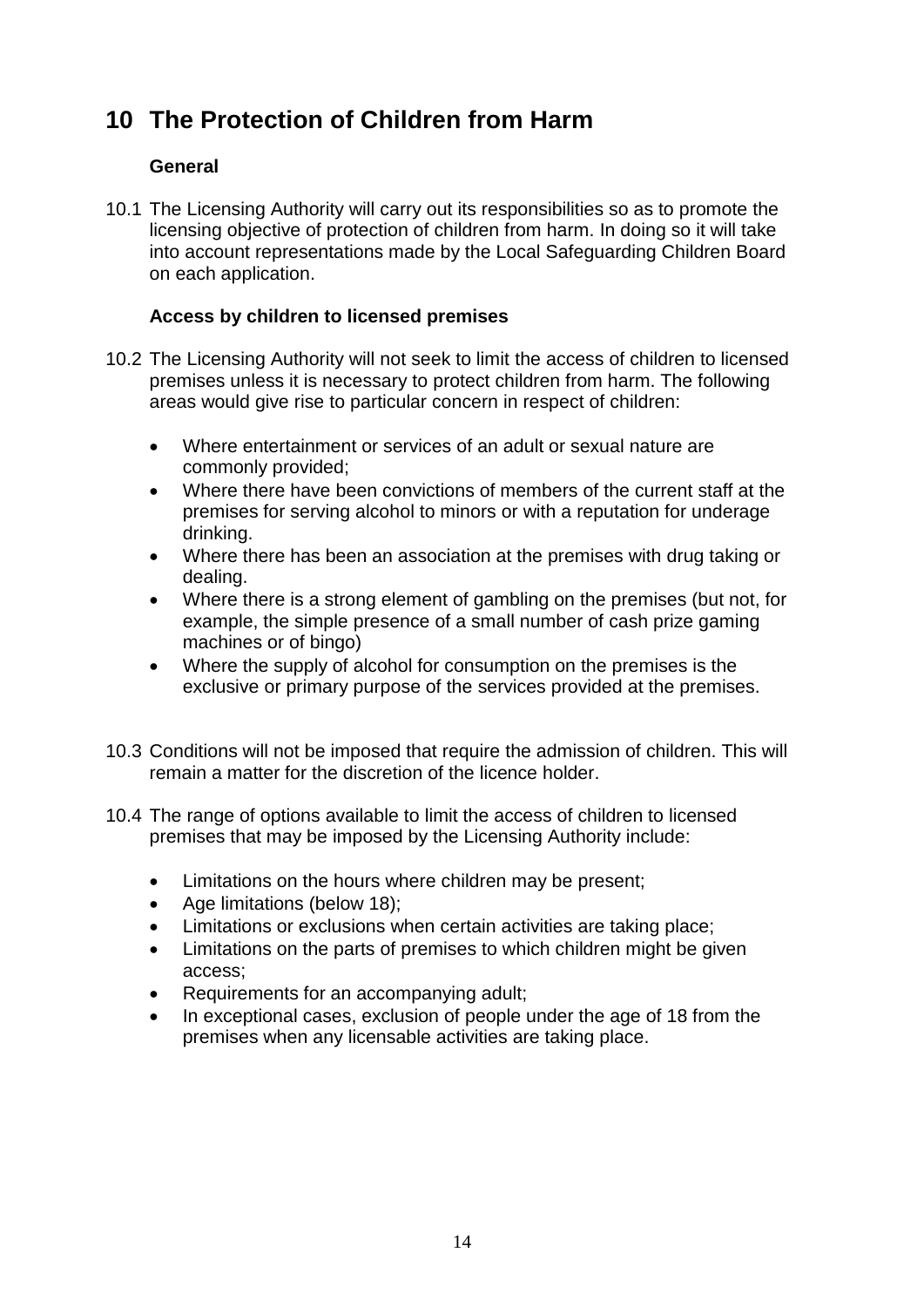#### **Children and Cinemas**

10.5 Licence holders will be expected to prevent children from viewing films that are unsuitable because of the age classification of the film that has been imposed by the British Board of Film Classification or other film classification board approved by the licensing authority. Children will not be permitted to view uncertificated films, unless the licensing authority has given permission following a formal authorization process.

#### **Children and Public Entertainment**

- 10.6 The Licensing Authority will expect that when public entertainment events aimed at children take place on premises licensed to sell alcohol, a risk assessment takes place, appropriate measures are taken to protect children from harm, and where appropriate the Police are informed of the event.
- 10.7 The Licensing Authority will expect that where a significant number of unaccompanied children will be present during a public entertainment event, the licence holder will ensure that an adequate number of suitable adult staff are present to control the access, egress and safety in and around the premises. The licence holder should take into account the number of children to be present, the type of entertainment, the age of the children, the characteristics of the premises and any other relevant factor.

#### **Children and the Sale of Alcohol**

- 10.8 Since 1 October 2010, a mandatory condition is imposed on all licensed premises to adopt and implement a proof of age scheme in licensed premises. However, the licensing authority is aware, that there are premises which fail to prevent the sale of alcohol to children. It will therefore take whatever opportunity arises to ensure that the licensing objective of protecting children from harm is promoted.
- 10.9 The Licensing Authority supports as best practice that licensed premises adopt and sign up to the "Challenge 21" scheme that is administered by the Police and Trading Standards. The licensing authority supports PASS cards complying with the Proof of Age Standards Scheme (PASS) launched in January 2003 by the British Retail Consortium as the most effective means of proving age.

#### **The Portman Group Code of Practice on the Naming, Packaging and Promotion of Alcoholic Drinks**

<span id="page-14-0"></span>10.10 The Licensing Authority supports the Code of Practice on the Naming, Packaging and Promotion of Alcoholic Drinks. It will seek to ensure that premises licensed for the sale of alcohol comply with the code.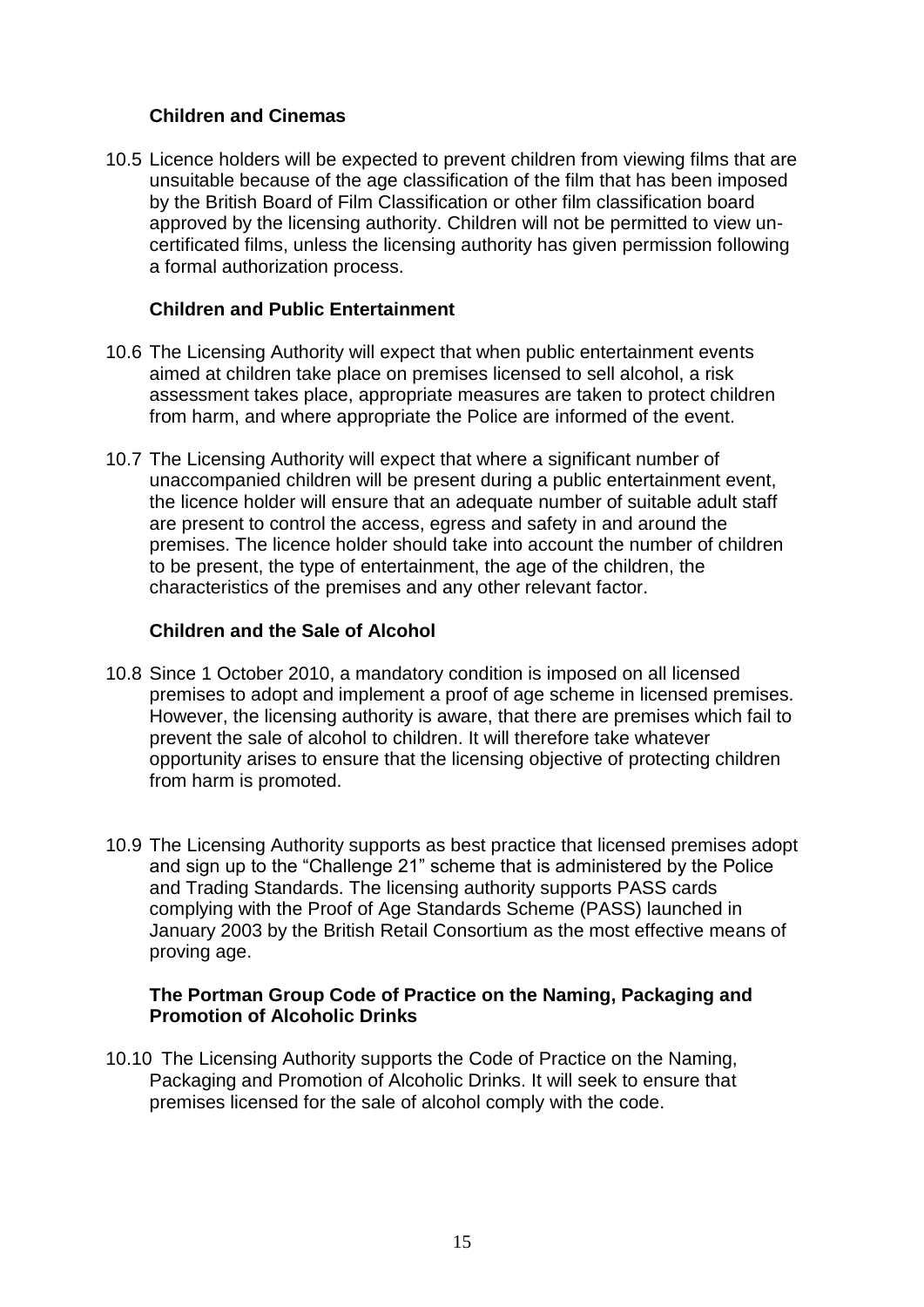# 11 **Integrating strategies**

11.1 The Licensing Authority will seek to achieve integration with the strategies set out below and will consult with the appropriate organisations to achieve this.

#### **Crime Reduction Partnership**

- 11.2 The Licensing Authority recognises its responsibility to address issues relating to crime and disorder and is committed to working together, with other partners, to make Leicester a safe and attractive city in which to live, work, study and socialise.
- 11.3 In making decisions, the Licensing Authority will consider the Safer Leicester Partnership Strategy, especially relating to,
	- Reducing the opportunities for crime to occur
	- Tackling disorder and anti-social behaviour
	- Reducing the fear of crime
	- Combating the use of drugs

#### **Planning**

- 11.4 The Licensing Authority will ensure that planning and licensing regimes are properly separated to avoid duplication and inefficiency. Applicants must bear in mind the need for both planning permission and an appropriate licence, and are encouraged to seek planning permission first.
- 11.5 The Licensing Committee is not bound by decisions of the Planning Committee, and vice versa.

#### **Leicester's Cultural Ambition**

- 11.6 Leicester's Cultural Ambition is to build on our international connections, magnify our originality and bring people together. It will create a thriving global city where people flourish, where opportunities are created, where 'We Are Leicester'
- 11.7 The International Covenant on Economic, Social and Cultural Rights (ICESCR) which was ratified by the UK in 1976 recognises *the right of everyone to take part in cultural life* and requires that active steps are taken to develop cultural activity and ensure that everyone can participate in the cultural life of the community.
- 11.8 The City Council has sought premises licences for selected public spaces in the community in its own name. This includes, for example, green spaces, parks, city centre squares etc. Performers and entertainers require permission from the Council, as the premises licence holder, to use these spaces for regulated entertainment.
- 11.9 This licensing policy will operate in the spirit of the Cultural Ambition Statement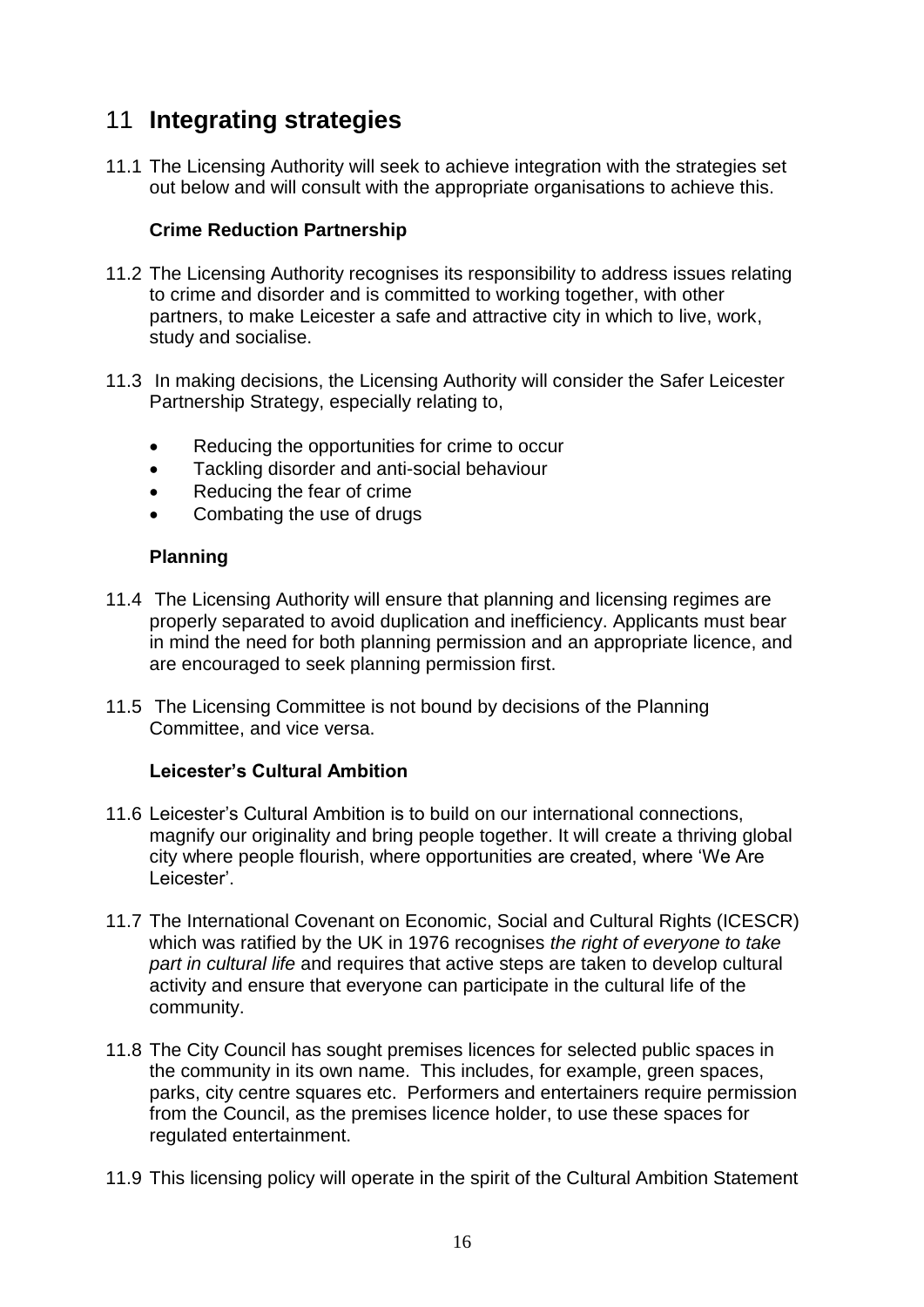and the ICESCR. In doing so it will seek to maintain a balance between regulation and supporting cultural activity. It will strive to maintain a balance between the need to 'manage' any detrimental impacts of an activity in a community with the many benefits cultural activity brings to communities, in developing personal aspiration and potential, building cohesive communities, providing opportunities for young people, contributing to economic growth and regeneration and the development of sustainable communities.

11.10 In order to maintain this balance the Licensing Authority will:

- monitor the impact of licensing on the provision of regulated cultural activities and entertainment, such as live music, theatre, dance and festivals
- create a dialogue with the cultural sector about the impact of the licensing policy and work with our partners to balance different interests
- seek to ensure that conditions attached to licences do not deter live music, festivals, theatre, sporting events etc by imposing unnecessary restrictions
- seek to ensure that conditions attached to licences do not deter new or small scale groups/ activities in communities by imposing conditions which will lead to a cost disproportionate to the size of the event
- seek to create an environment which minimises nuisance and anti social behaviour connected to cultural activity and events but without undermining our commitment to increase access to cultural participation as a fundamental human right

#### **Building Control**

- 11.11 The Building Regulation process is a separate system to the licensing regime but complementary in terms of some shared objectives.
- 11.12 Where a licence is applied for or exists and any Building Regulated work is carried out, either as a material alteration, change of use or new build to a licensed premises, the owner / licence holder should ensure that before opening to the public, Building Regulations consent has been granted in full and that completion certificates have been issued.
- 11.13 Two separate and distinct certificates are issued on a commercial or work place premises. The first confirms compliance with Building Regulations in general and the second confirms compliance in terms of fire precautions, including means of escape in case of fire. A copy of this second certificate is sent to the Fire and Rescue Service, which triggers their responsibilities under the Regulatory Reform (Fire Safety) Order 2005 and enforcement of risk assessments.

#### **Promotion of Equality**

11.14 In developing this strategy, the Licensing Authority has paid due regard to its responsibilities under the Public Sector Equality Duty (PSED), Section 149 of the Equality Act 2010. The aims of the PSED are to: eliminate unlawful discrimination; promote equality of opportunity, and foster good relations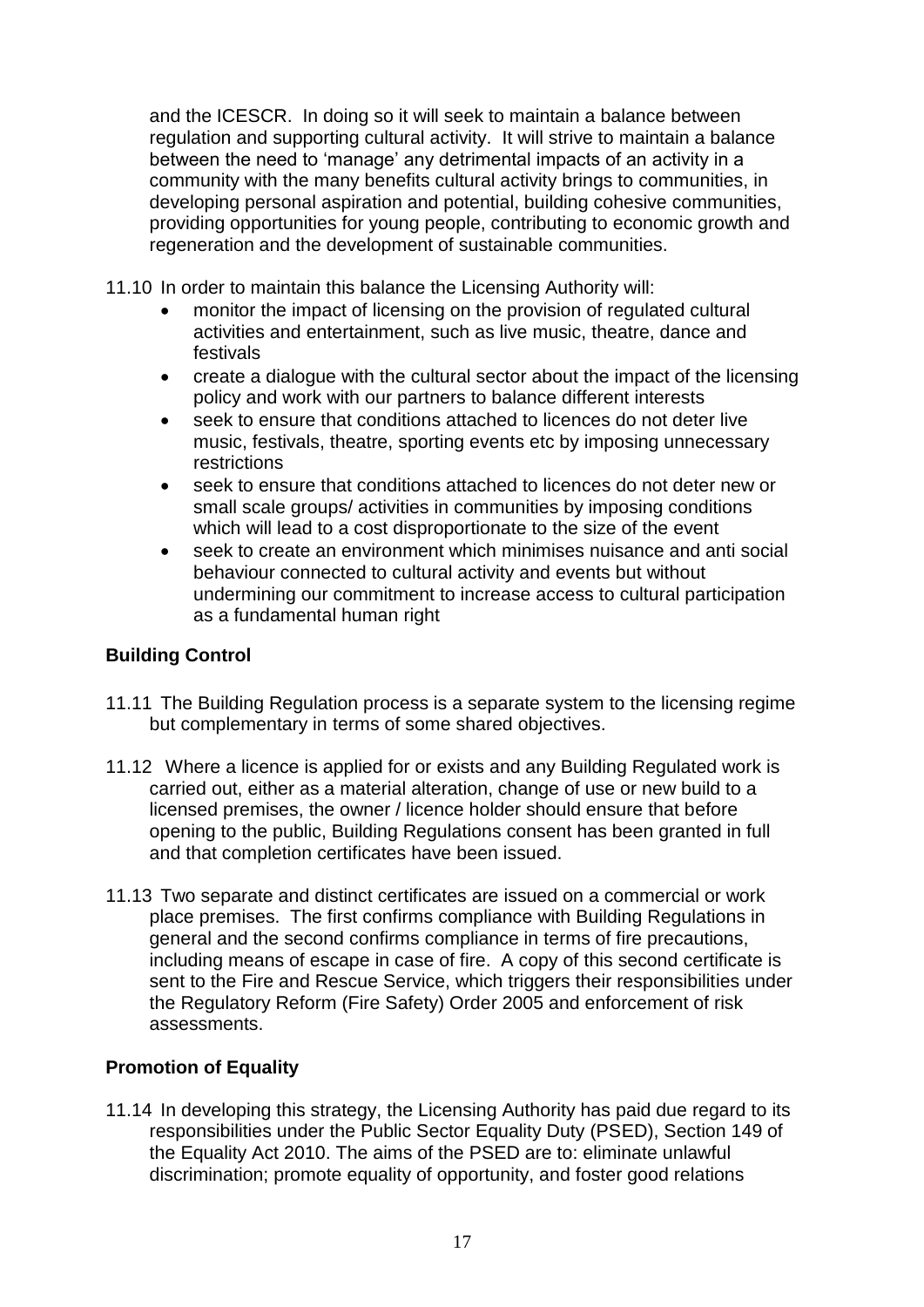between different groups of people. The PSED requires us to give consideration to these protected characteristics: age, disability, gender reassignment, pregnancy and maternity, race, religion or belief, sex, and sexual orientation.

- 11.15 The aims of the Licensing Act cited in paragraph 2.2 of the Statement of Licensing Policy support a series of outcomes for local residents that are similar in nature to one of the equality outcomes cited in the Equality and Human Rights Commission's equality measurement framework – that of safety. Therefore this equality consideration underpins the licensing policy.
- 11.16 The following actions, which have been identified as being necessary to promote equality, and within the scope of the Act and supporting guidance, will be implemented by the Licensing Authority:

#### **Protection of vulnerable people:**

- The licensing objective of protecting children from harm will be promoted.
- Action will be taken to ensure the safety of vulnerable people in licensed premises.

#### **Promotion of good relations:**

- Support will be offered to licence applicants, licence holders and potential objectors who are socially excluded.
- Account will be taken of the effect of specific applications on community cohesion, including the need to balance the benefits of cultural and community activities with limited local disturbance.
- Action will be taken to ensure that all applications, particularly those for disadvantaged groups, are dealt with fairly.

#### **Access to information about licensing:**

- The Licensing Policy and associated documents will be available on the internet, and in other formats upon request.
- 11.17 The Licensing Authority is aware that there may be particular sensitivities of certain buildings, for example religious buildings, to certain licensable activities taking place in close proximity. If and when this proximity has an impact on the promotion of one of the licensing objectives this will be given consideration by the Licensing Authority and appropriate action taken when required.

#### **Disabled Access**

11.18 The guidance supporting the Act advises that conditions relating to disabled access should not be attached to licences as they are already stipulated within the Equality Act 2010 for premises. The Licensing Authority will remind operators of premises of their duties under the Equality Act 2010.

#### **Transport**

11.19 Transport Strategy is set out in the Local Transport Plan (LTP).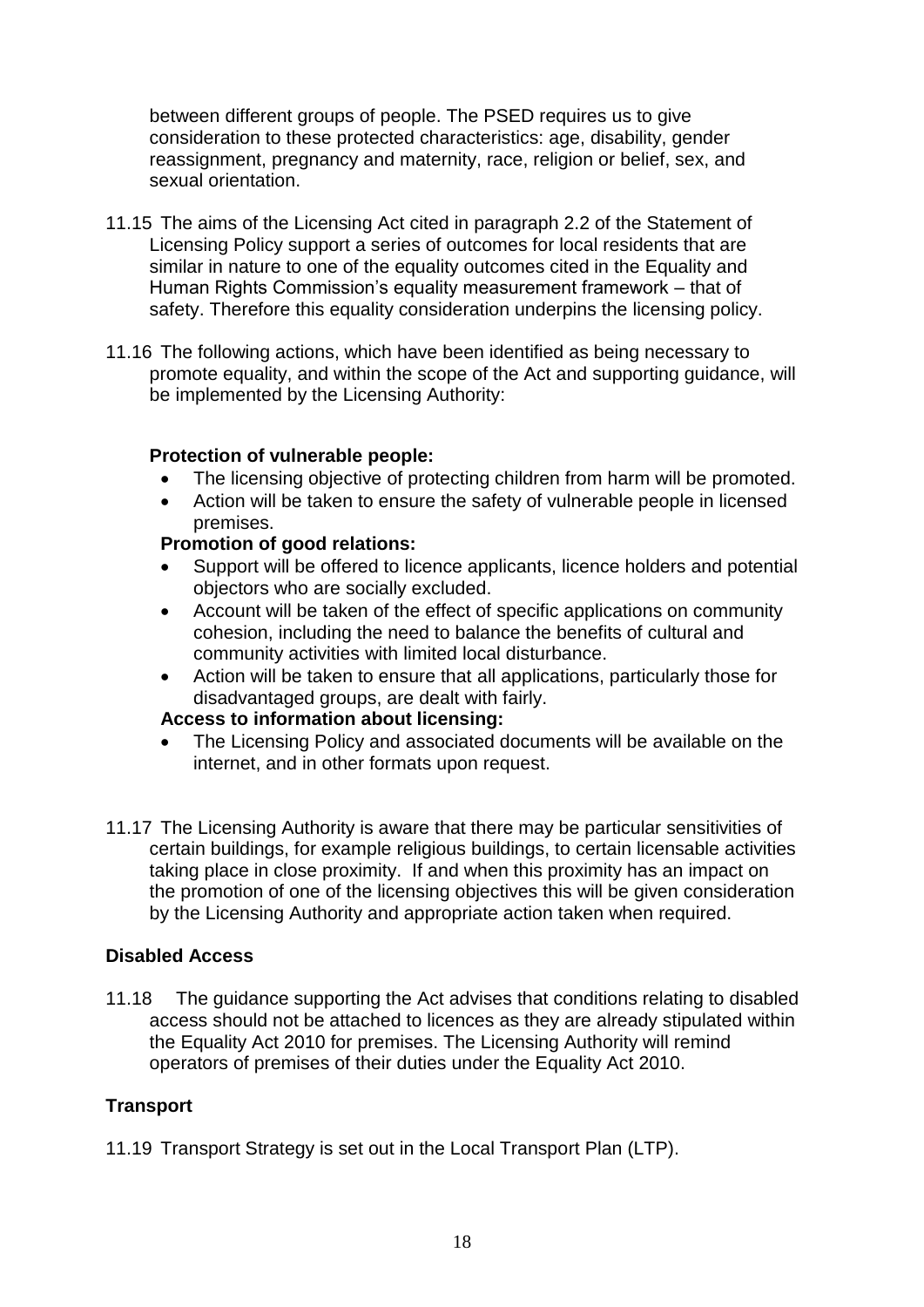- 11.20 The LTP policies seek to ensure that alternatives to the use of the private car are available; these alternatives include walking, cycling and public transport (bus, rail and taxi). They are operated in conjunction with land use policies to seek to ensure that development takes place in locations where these alternatives can be best provided; the City Centre is naturally one of these locations, particularly with regard to public transport.
- 11.21 A high level of bus services is provided commercially between the hours of 7am and 7pm Monday to Saturday. Lower levels of services are provided up to 11pm and on Sundays, and the Council's Transport Strategy will continue to seek ways of improving the provision of bus services at these times and later at night to assist in getting people away from the City Centre quickly, safely and efficiently.
- 11.23 Taxis play a key role in filling in gaps in public transport services and offering a flexible, accessible door-to-door service. The City Council's aim is to improve the provision of ranks and investigate the use of innovative systems to manage the use of ranks taking into account customer need, balancing supply around the City Centre and minimising the need for kerb-side space.

# <span id="page-18-0"></span>**12 Duplication**

- 12.1 The Authority will avoid duplication with other regulatory regimes (eg the Health and Safety at Work Act) insofar as attaching conditions to premises licences and club premises certificates.
- 12.2 Conditions will only be attached where they are necessary for the promotion of the licensing objectives. If matters are already provided for in other legislation they cannot be considered necessary in the context of licensing law.

# <span id="page-18-1"></span>**13 Standardised Conditions**

- 13.1 Conditions may only be attached to premises licences and club premises certificates
	- in order to implement the relevant operating schedule,
	- following a hearing where a relevant representation has been upheld, or
	- following a review hearing where the grounds for review have been upheld.
- 13.2 The Licensing Authority will only attach to premises licences and club premises certificates those conditions that are tailored to the individual style and characteristics of the premises and the events concerned, and where they are necessary for the promotion of one or more of the licensing objectives.
- 13.3 However, to aid administration the licensing authority maintains a list of standard conditions on its website which details appropriate and proportionate conditions to cover particular circumstances. This is not intended to be an exhaustive list and other specific conditions may be appropriate.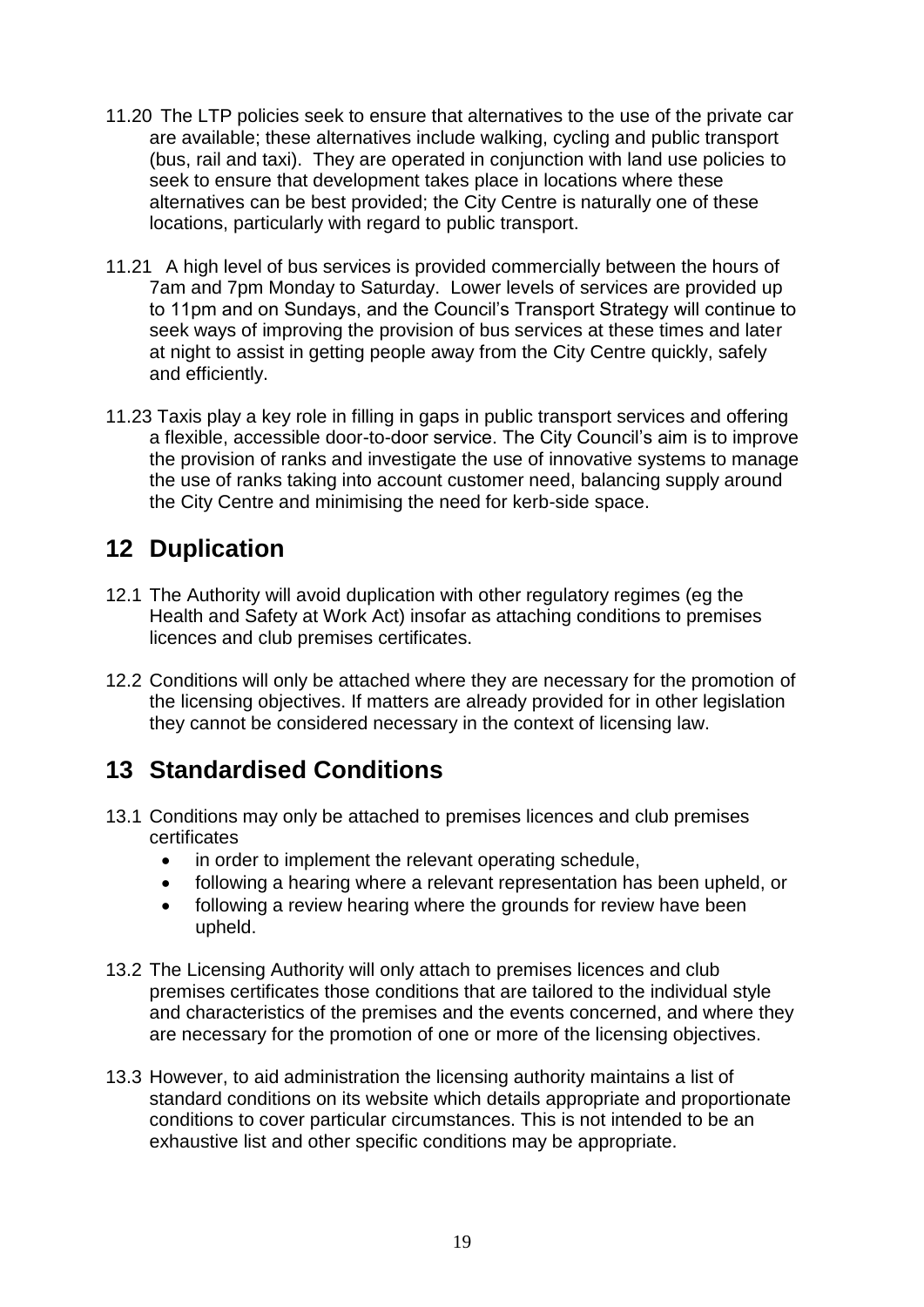# <span id="page-19-0"></span>**14 Personal Licences**

- 14.1 The Licensing Authority recognises the important role that personal licence holders have to play in the promotion of the licensing objectives at premises selling alcohol. For this reason personal licence holders are required to have prescribed training and not have relevant convictions that would indicate their unsuitability.
- 14.2 Every sale of alcohol at a licensed premises is required to be authorised by a personal licence holder. Because of the importance of their role, the Licensing Authority considers it to be good practice for personal licence holders to have significant operational involvement in the sale of alcohol rather than to undertake a remote, periodic authorisation of other staff. In practical terms this would mean authorisation on at least a daily basis, and to be available on the premises throughout most of the day to deal with circumstances requiring their expertise and authority.
- 14.3 When applying for a personal licence, the Licensing Authority require applicants to produce acceptable evidence of their criminal record status. All applicants would also be expected to make a clear statement as to whether or not they have been convicted outside England and Wales of a relevant offence or an equivalent foreign offence.
- 14.4 In accordance with the Secretary of State's advice the Licensing Authority will normally refuse applications where the police have issued an objection notice unless there are, in the opinion of the Licensing Authority, exceptional and compelling reasons which justify granting the application.

### <span id="page-19-1"></span>15 **Temporary Event Notices**

- 15.1 Part 5 of the Licensing Act allows licensing activities to be carried out in specified circumstances on a temporary basis, subject to a temporary event notice (TEN) being served on the Licensing Authority, with copies to the chief officer of police and the noise team of the City Council, ten working days before the event. The chief officer of police or the noise team may object to the event if they are satisfied that one or more of the licensing objectives may be undermined.
- 15.2 The Licensing Authority considers that it is important that the police and the noise team have sufficient time to properly evaluate the likely impact of a temporary event. Where insufficient notice of the event is given this may lead to objections being made that may have been unnecessary if a fuller evaluation had been possible. Equally, if notice of an event is given too far in advance it may be difficult to evaluate because of future uncertainty.
- 15.3 The Licensing Authority would therefore suggest as best practice that a temporary event notice is served between one and two months ahead of the event taking place.
- 15.4 If the police or noise team object to a TEN a hearing will be necessary. The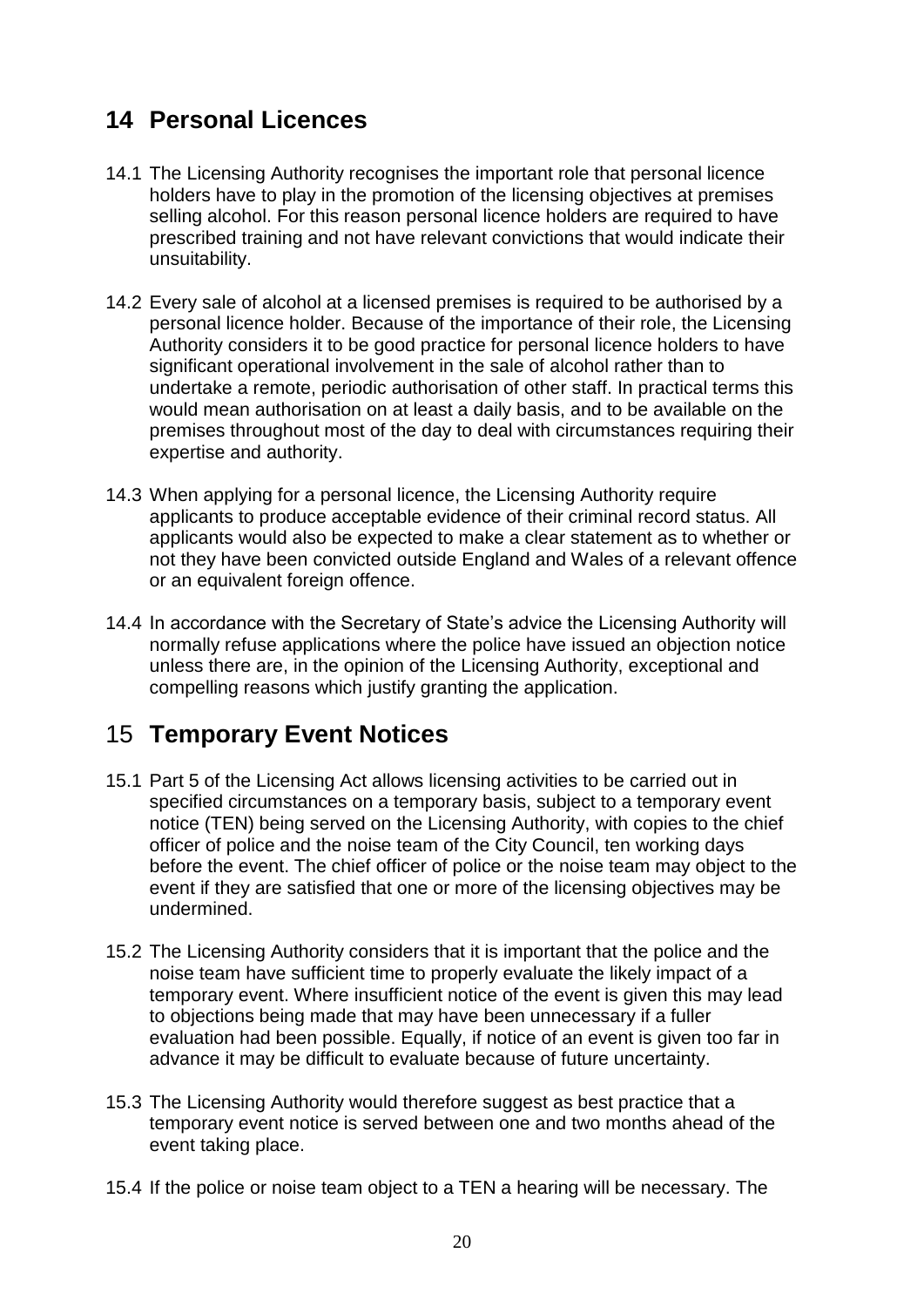possible outcomes following a hearing are to allow the event to proceed as requested, to impose conditions from an existing licence that applies to the premises concerned, or to give a counter notice to stop the event.

- 15.5 The police or the noise team may agree with the premises user that a TEN should be modified, eg, the times or the activities. This can be done without a formal hearing.
- 15.6 Late temporary event notices may be given between 5 and 9 working days before the event. If any representations are received there is no opportunity for a hearing and the event may not go ahead.

### <span id="page-20-0"></span>**16 Enforcement**

- 16.1 The Licensing Authority will carry out its responsibilities for enforcement so as to promote each of the four licensing objectives referred to in Section 1.
- 16.2 The Licensing Authority will develop and review enforcement protocols in agreement with the police and other enforcement agencies as appropriate.
- 16.3 Enforcement activities will be targeted in terms of risk and so as best to promote the licensing objectives. In addition account will be taken of the general enforcement policy of the licensing authority, which aims to ensure that enforcement is open, fair, reasonable and proportionate.
- 16.4 Enforcement activities will include operations designed to:
	- Ensure compliance with conditions attached to licences, operating schedules, requirements specified in the this Statement of Policy, and the requirements of the Licensing Act itself;
	- Protect public safety;
	- Prevent nuisance;
	- Prevent crime and disorder;
	- Protect children from harm;
	- Identify unlicensed activities;
	- Respond to complaints and representations from relevant individuals and responsible authorities;
	- Prevent the sale of alcohol to minors
	- Prevent the sale of alcohol to people who are drunk
	- Identify the keeping of smuggled goods
	- Prevent drug misuse

### <span id="page-20-1"></span>**17 Live Music, Dancing, Theatre, Circuses and Street Arts**

17.1 The Licensing Authority will ensure that when it considers applications for licences for entertainment involving live music, dancing, theatre, circuses and street arts it will act so as to promote the licensing objective of preventing public nuisance.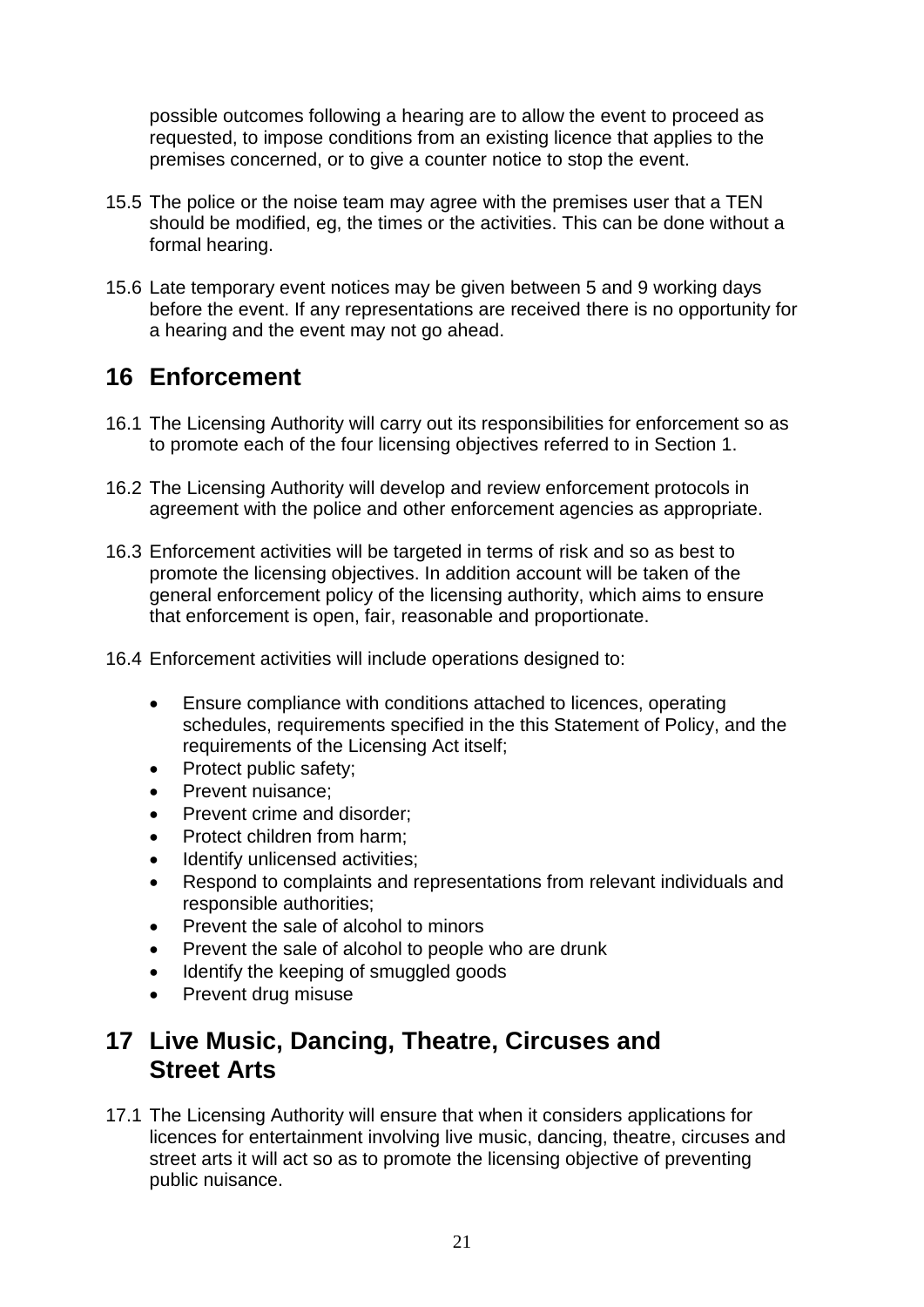- 17.2 The Licensing Authority recognises that there is a need to encourage and promote a broad range of entertainment, particularly those activities identified above, because of the wider cultural benefits to communities. The potential for limited disturbance will therefore be balanced against these wider benefits.
- 17.3 Where the entertainment consists of the performance of a play, showing of a film or unamplified live music, between the hours of 8am and 11pm, and to an audience of less than 500, a licence may not be necessary.

### <span id="page-21-0"></span>**18 Other permissions**

18.1 This Licensing Policy deals with the requirements of the Licensing Act 2003. However, individual applicants may also require permission from other sections of the City Council or from outside bodies. More information is available on the City Council's website – [www.leicester.gov.uk/](http://www.leicester.gov.uk/)licensing.

### **19 Delegation of Functions**

- 19.1 The following matters will be determined by either the Licensing Committee or one of its sub-committees:
	- Application for a personal licence where there has been a police objection;
	- The review of a premises licence or club premises certificate:
	- Decision to object when the local authority is the consultee and not the relevant authority considering the application;
	- Determination of a police or noise team objection to a temporary event notice.
- 19.1 The following matters will be determined by either the Licensing Committee or one of its sub-committees where a relevant representation has been made:
	- Application for a personal licence;
	- Application for a premises licence or club premises certificate;
	- Application for a provisional statement;
	- Application for variation to a premises licence or club premises certificate;
	- Application to vary a designated premises supervisor;
	- Application for transfer of a premises licence
	- Application for interim authority
	- Determination of a temporary event notice.

19.2 The relevant Divisional Director will determine all other matters.

### **20 Period of Validity & Review**

- 20.1 This statement of licensing policy will come into force on **7 February 2016** and be valid for five years.
- 20.2 The policy will be kept under review during the period of validity and if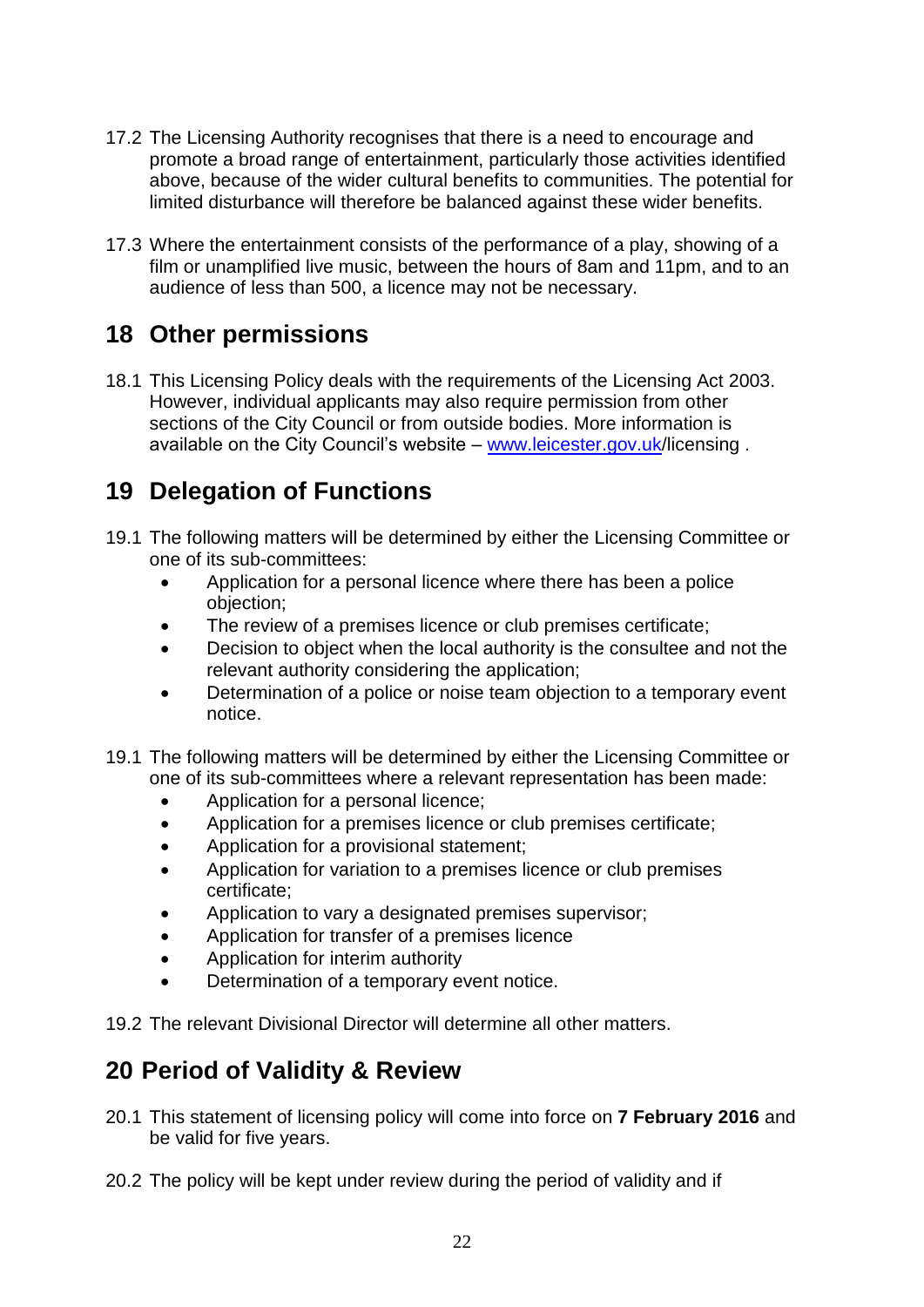necessary amendments made.

20.3 Before a new policy is adopted or amendments made to the existing one the Licensing Authority will undertake consultation in accordance with Section 5 of the Licensing Act 2003.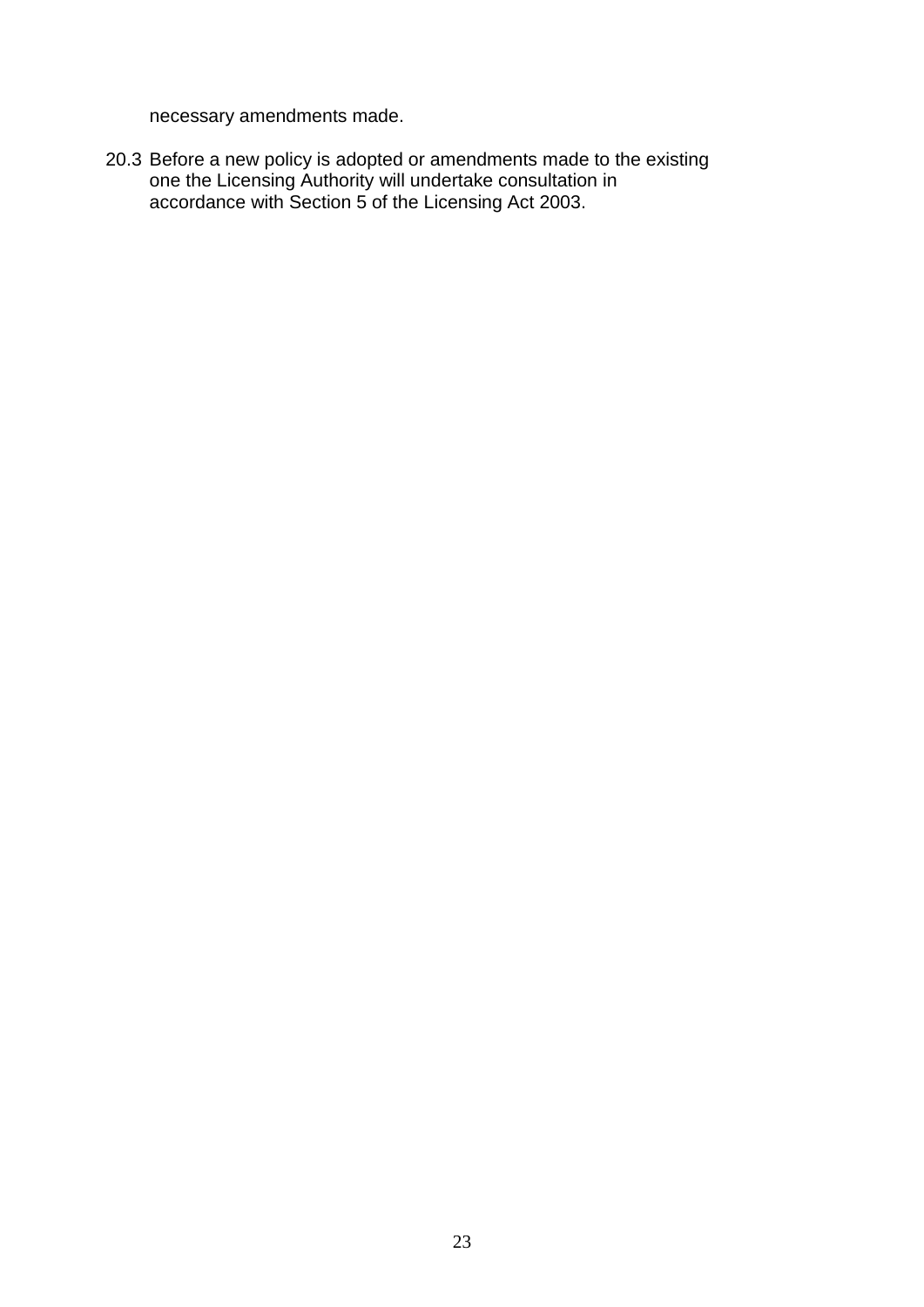# **Areas of Special Policy on Cumulative Impact**

<span id="page-23-0"></span>

### **City centre cumulative impact areas**